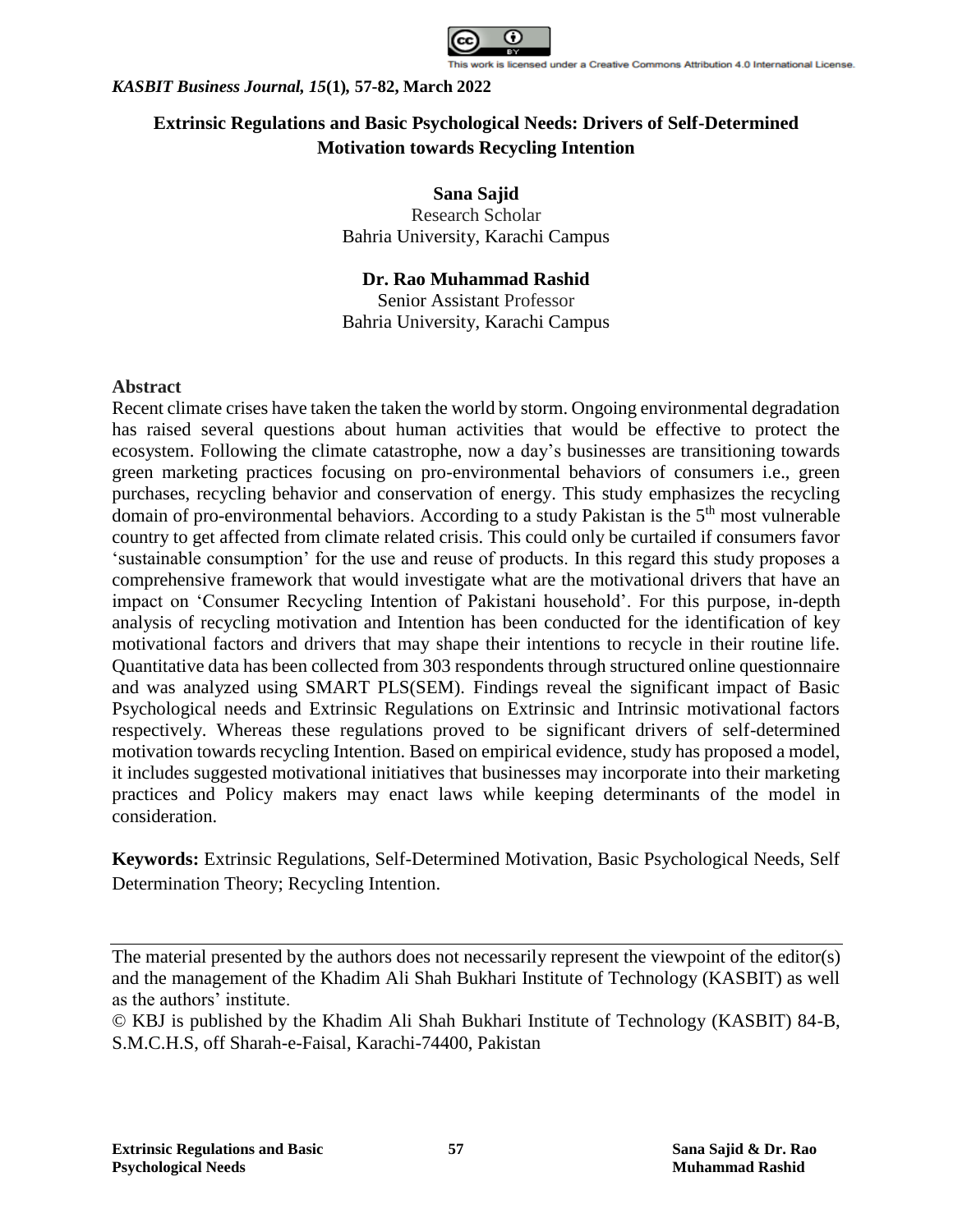

### **Introduction**

Prevalent climate catastrophe and incessantly changing environmental pattern has caused climate emergency to ponder upon. Following the intensity of environmental degradation United Nation has placed climate change as one of the top pressing issues the planet is facing at present, and it needs urgent attention (UN, 2022). From the last few decades, natural disasters have been occurring at an alarming rate, this indicates that humans' actions have not done enough to protect the environment. Considering the climate conditions there has been growing debate over climate emergency in international political arena. At present, world leaders are conducting annual climate conferences to discuss and implement pro-environmental policies (UNFCCC, 2021). Therefore, businesses and companies have started to move away from traditional to more sustainable businesses practices.

Rooted back in 1990's, 'Green Marketing' avenue led researchers to explore and address the concerns of environmentally conscious consumers and the type of behavior they share with their environment. Till date, there has plenty of studies been conducted covering dynamics of several pro-environmental intentions and behaviors. These pro-environmental consumer behaviors include recycling behavior, green purchases, and conservation of energy (Khan et al., 2019, Ofstad et al., 2014; Loo et al.,2013; Wang et al.,2018). The research in this domain has been addressing the concerns of several consumers from around the globe. In developed countries the research realm has reached the maturity stage. However, developing countries are still far away in this domain, where the concept of pro-environmental behavior is still being in infancy stage. According to the Global Climate Risk Index (AQI, 2021) some of the cities having worst air quality index (AQI) in the world are from Asia pacific, specifically from India, China, Bangladesh, and Pakistan. It is pertinent to explore the root cause of the issue that can be solved by devising and adapting strategies. This will further help reducing the vulnerability the entire region is facing, it will adjust and bring changes in natural and human systems.

Facts reveals that Pakistan has growing concerns over its solid waste management systems, it has been stated that the country generates over 30 million tons of solid waste annually, of which about 10% is plastic, this makes it the second biggest producer of plastic in south Asia with a growth of 15% pa (Dawn,2021). Having these facts in consideration it is safe to assert that there is a dire need of businesses, policy makers, environmentalists, and marketers to work in collaboration and devise pro-environmental strategies to curb the environmental danger. However, this could only be attained if consumers favor 'sustainable consumption' for the use and reuse of products more productively over their entire consumption life cycle. Specifically, the way to sort and manage the waste material after their consumption. Whereas, in Pakistan, there is no such formal recycling facility as required. It has also been evident that if the country adopts recycling as a formal industry, it will generate revenues of Rs. 530 million (8.8 million US dollars) per year (Majeed & Batool, 2007).

One of the reasons of this intense environmental degradation is apparent as households in Pakistan do not segregate waste material, because of lack of awareness amongst masses. They rarely separate waste, with inorganic and organic materials mixed in together. They do not even have an awareness about where the trash goes once it leaves their house (Pak-EPA, 2019). Because of the Research and Development gap there is less knowledge about the factors that influence any individual's recycling intention. According to Shrum et al., (1994) viable alternative to manage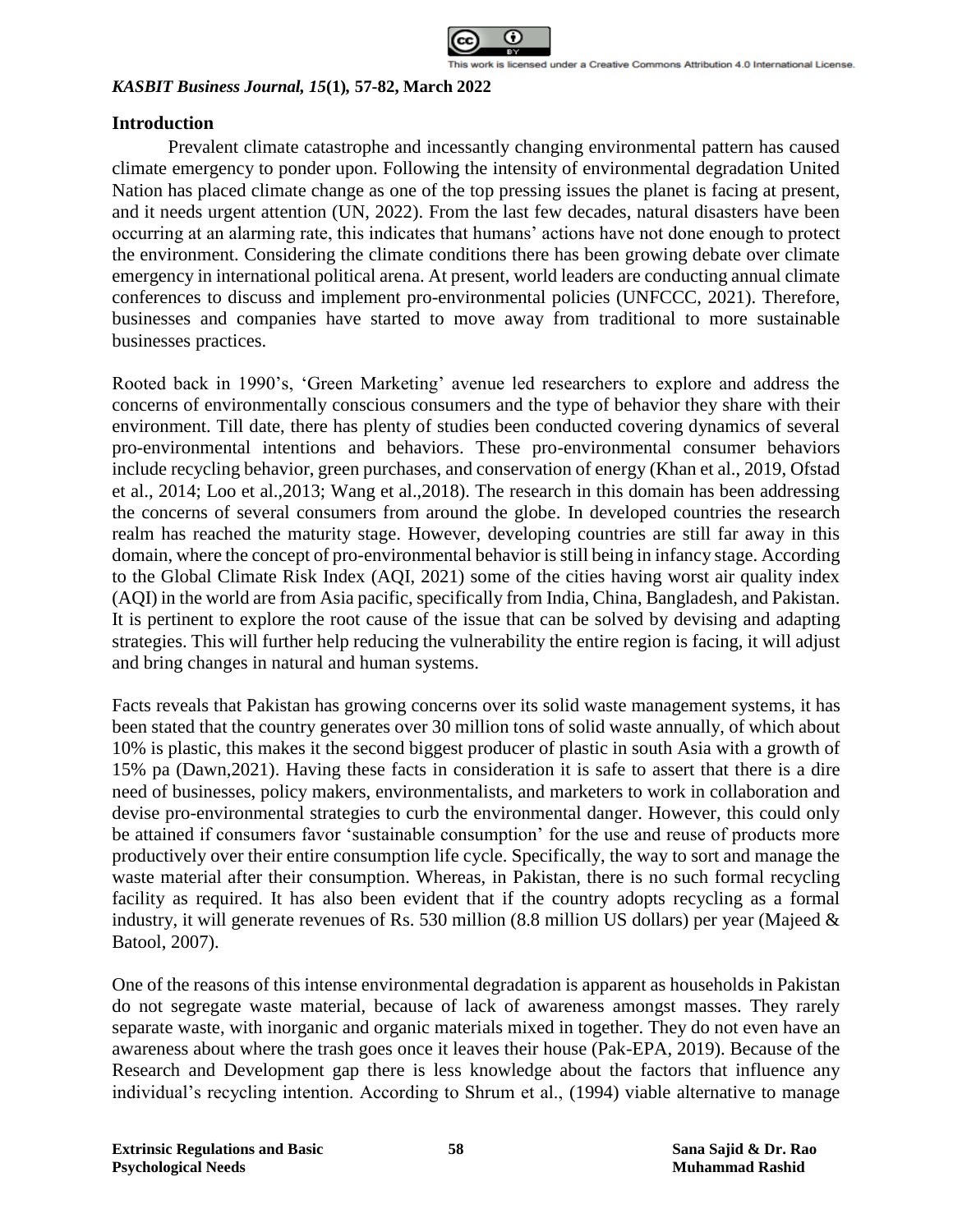

solid waste and disposal is 'Recycling' of the material after their use. However, Pakistan's Research and Development capacity is limited, there are only a few researchers who have studied the recycling domain, but are related to healthcare sector, supply chain and solid waste management aspects of Recycling behavior. (Khan et al., 2019; Mujeeb et al., 2003; Abbasi et al.,2010). Domestically, there is no such published research in the domain of 'Motivations impacting Consumers' Recycling Intention'. Internationally, Complex nature of multiple dispositions of Recycling intentions and behavior caused conflicts and contradictions at several ends. (Valle et al, 2005: De Groot & Thogerson, 2012: Chen and Tung,2010).

For effective and Sustainable consumption patterns of Pakistani consumers, there must be a comprehensive research study of Consumers' deep rooted behavioral regulations, basic psychological needs and motivational factors that shape their perceptions to intend in a certain way. Thus, present study is one of the first trails to identify the determinants that could be significant in designing a comprehensive recycling motivation and Intention framework. Hence, it seeks to introduce a rigorous framework that would explain the theoretical and practical implication of motivational determinants and will have a profound impact on Consumers' Self Determined Motivation to opt for recycling intention in the context of Pakistani households.

# **Literature Review**

# **2.1 Self-Determination Theory (SDT)**

Self Determination theory (SDT) is a psychological needs-based motivational theory was proposed by Deci & Ryan (1985). SDT links human motivation, personality, and their optimal functioning. Theory further explains that there are two main types of motivation; these are extrinsic and intrinsic in nature, and both are quite compelling in formation of an individual's self-determined motivational behavior (Deci & Ryan, 2019). Further, it has been mentioned by Osbaldiston & Sheldon (2003) that SDT influences peoples' intention, that are well known to influence the behavior. This mentioned intention-behavior link is based on TRA (Fishben and Ajzen, 1975) and TPB (Ajzen, 1991). TBP has been employed in several pro-environmental behaviors, yet it is not free from criticism because it fails to account for self-determined motives of individuals that influence them for performance of a certain behavior (Bagozzi, 1982). The importance of using motivational theories and processes to study pro-environmental behavior has been noted by Ryan &Deci (2000) and De Young (2000). They stressed on the notion that incorporation of motivational variables into the explanation of pro-environmental behaviors could increase the understanding of such behaviors and improve the prevalent inconsistencies in the literature.

Subsequently, based upon these arguments, several additions were made to TPB e.g., Hagger et al. (2002) added STD constructs, as they conceptualized that an individual construct their intentions to act out on a set of motives. These motives are instigated by psychological needs of an individual for their self-determination. It has been found that some individuals who enthusiastically correspond to socially shared perception are moved by both types of desires; to achieve a positive self-image (Intrinsic) and achieve others respect (Extrinsic). Elaborating this with STD Ryan & Deci (2000) mentioned that individuals may began an activity when they perceive it as positive or because of an external obligation. This self-determined behavior is represented by intrinsic and extrinsic motivational dimensions. In the domain of Pro-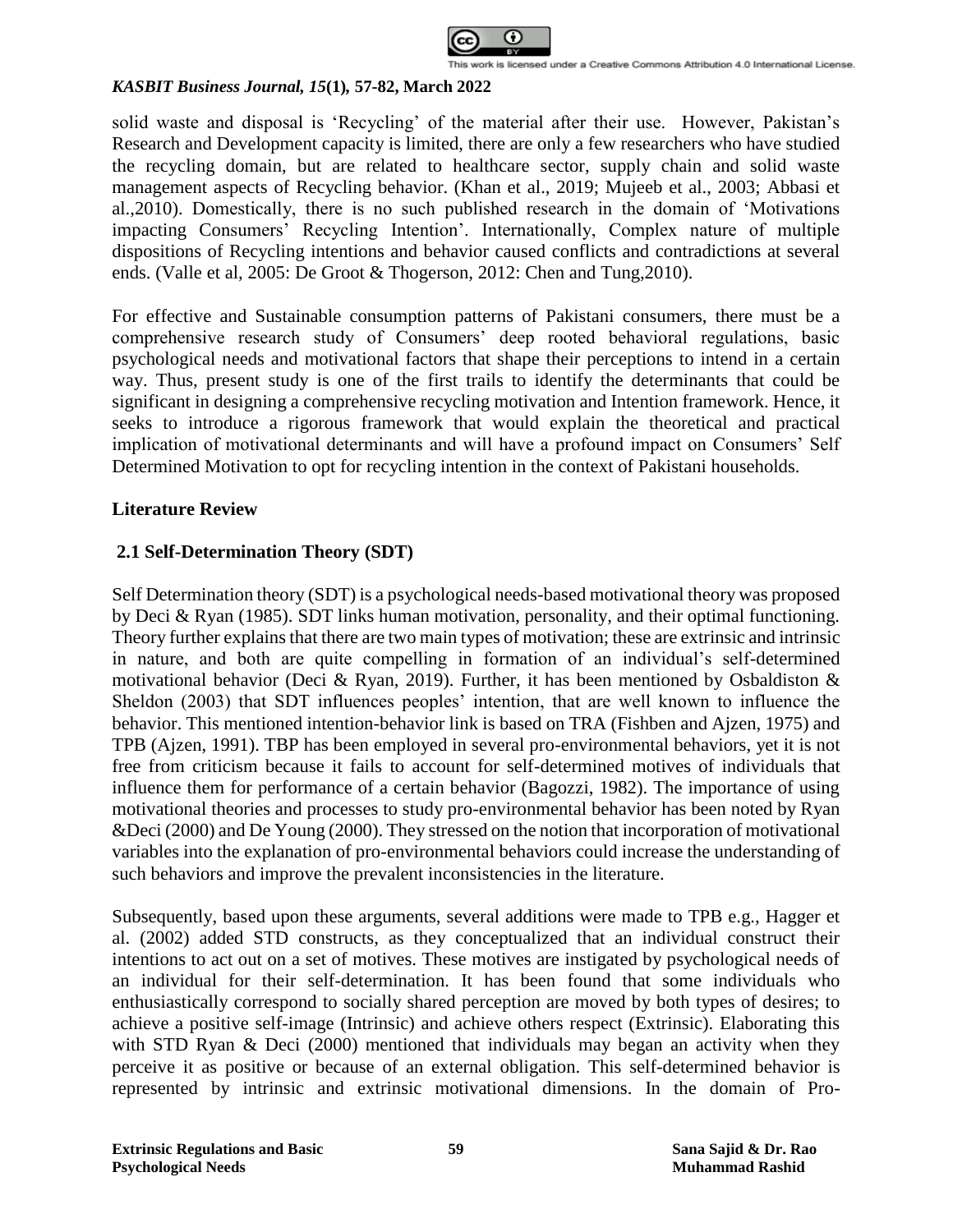

environmental behaviors, De Young (1996) reported Intrinsic and Extrinsic motivations as significant predictors. Thus, considering these arguments this study tends to elaborate the motivational complexity of consumers' recycling intention by using 'Motivation, its two antecedents (Extrinsic and Intrinsic factors), and extrinsic & psychological regulations establishing them from the core.

# **2.2. Self-Determined Motivation and Recycling Intention**

According to the textbook literature of consumer behavior:

''The study of consumers' motivation addresses question of how consumption related behaviors get started, sustained, directed and stopped" (Solomon,2006). As present study tends to explore self-determined motivation and its impact on recycling intention of consumers'. In this research stream, Osbaldiston & Sheldon (2003) proved the significant impact of self-determined motivations on an individual's intentions. An approach elaborated by Deci & Ryan (1985) stated that individuals may intend towards a particular behavior based on their general motives. This approach is based upon the Theory of self-determination.

Likewise, Chatzisarantis et al. (1997) conducted their research on performance of physical activity of leisure time, they demonstrated that intentions of leisure time physical activity are formed on the bases of self-determined motives of psychological needs. Their study conceptualized the observance of higher correlation between motivations and intentions. In another study, Osbaldiston & Sheldon (2003) specified a direct path of self-determined motivations towards future intentions of individuals to pursue environmental goals. Study results supported the notion that selfdetermined motivation had a profound impact on sustained environmental behavior change. Furthermore, Sheldon & Houser, (2001) in their research stated that respondents who believed were self- determined in their motivations seem to go through an upward spiral of intentions. On the other hand, all those who lack in self-determined motivation demonstrated little movement towards environmental responsible behavior.

Several other studies found self - determined motivation as a significant predictor of behavior (Rigby et al. 2006; Moller et al., 2006; Hagger & chatzisarantis,2008); whereas there is also significant evidence that self-determined motivation has an indirect impact on behavior through mediating role of intentions. (Standage et al., 2003; Hagger et al., 2002; Hagger & Chatzisarantis, 2008). Likewise, in study conducted by D Webb et al. (2013), they reported self-determined motivation as a significant predictor of energy conservation intentions and behavior. Moreover, relevant research literature indicates numerous relationships as Significant predictors of conservation behavior. Among these variables, motives towards recycling and re-use reported to be significant determinants. They further explained that both extrinsic as well as intrinsic rewards play their part in explanation of this kind of behavior. (Luyben &Cummings, 1982; Needlemen &Geller,1991; De Young,1986). While explaining the impact of motives on intentions Sheeran & Orbell (1999) tested the hypothesis of intentions that reflect motives to engage in a certain behavior. They claimed that intentions represent personal motives towards engaging in the behavior; in their study they conceptualized motives as antecedents of attitudes shaping physical activity of children. Hence, for present study it can be hypothesized that: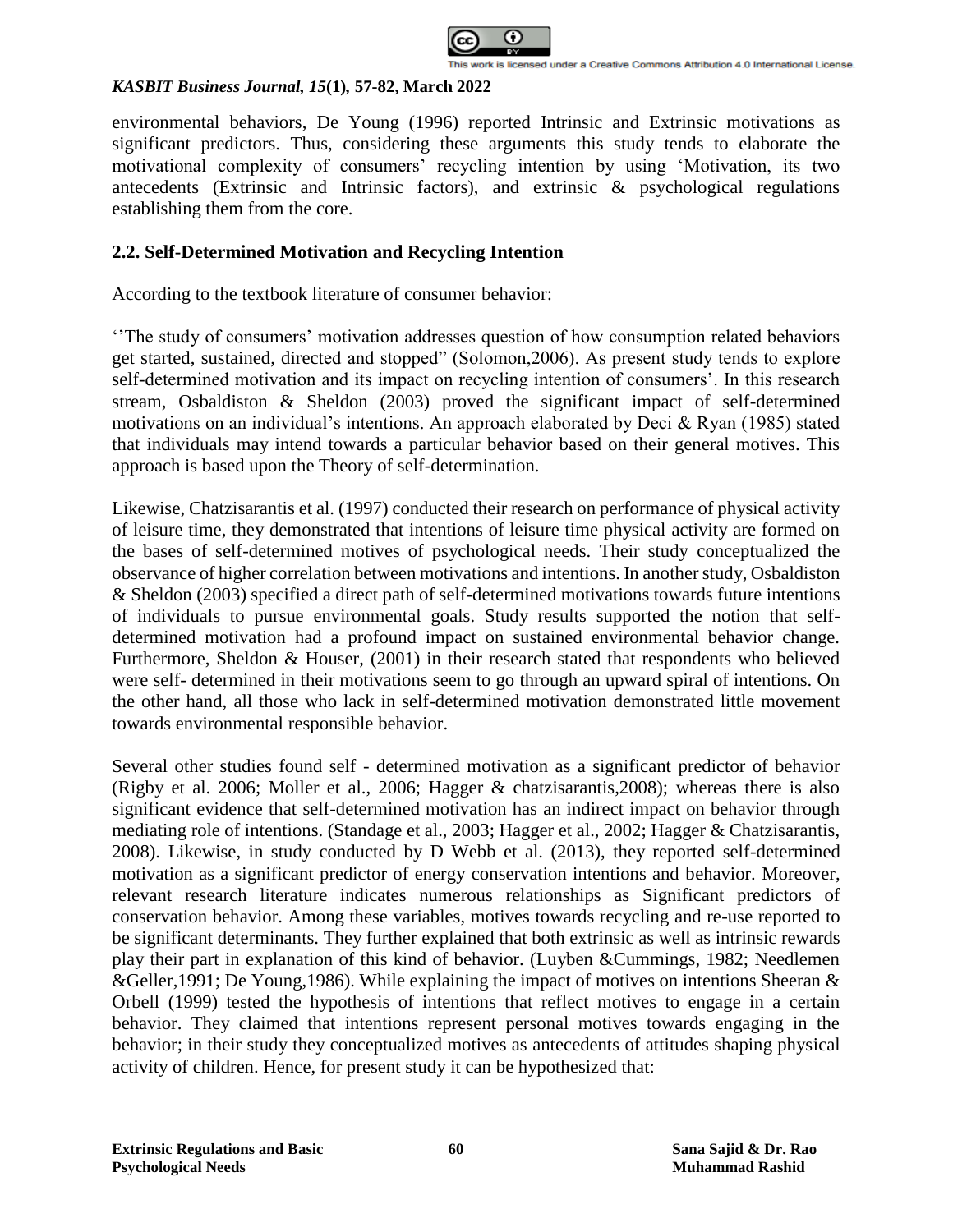

H1: Self determined motivation has a significant and positive impact on recycling intention.

# 2.3 Antecedents of Self-Determined Motivation

## 2.3.1 Intrinsic Factors

It has been observed that there is great resistance faced by consumers to adopt environmentally responsible lifestyles. For this reason, De Young argued that an individual will adopt such behavior when they obtain tangible rewards. He further stresses upon the notion by citing Clive Seligan that: *'*'Unless businesses make money from selling pro-environmental products or politicians win their elections over environmental concerns or people base their lifestyles and get satisfaction at personal level by experiencing environmental issues. However, an individual and organizations will just do what it requires to compete environmentalism if they see the payoff as greater". (De Young, 1996). For this purpose, this research stream got attention from various researchers. It has been observed that this perception is based upon the observations of people deriving enjoyment from conventional behaviors. These behaviors can be a source of satisfaction at personal level. Subsequently, arguments paved way for research towards the 'concept of motivation'. Studies show that a good set of behavior has been best explained in terms of rewards and goals and that arise because of an individual's participation in an activity (Van den Broeck et al.,2021; Csikszentmihalyi, 1978; Eckblad,1981).

In continuation, exploring the dimensions of stated notion, study by Grouzet et al., (2004) has found that internal factors drive consumers to perform a particular behavior for pleasure or satisfaction rather than its rewards. It has also been established that Intrinsic factors encourage an individual to do some activity, because doing that is interesting, satisfying, and enjoyable for them. (Deci et al.,2017; Vining & Ebreo, 1989; Needleman & Geller,1992; De Young, 1986). Additionally, they have further explained that intrinsic motivation comes from several factors and these factors can be nourished and developed over time. (Vining and Ebreo. 1989). Various authors demonstrated several dimensions of individual's behavior in this regard; some established that people care for others, thus, behave in a pro-social way. (Benabou & Tirole,2006; Andreoni, 1989,1990). In this way, people try to behave altruistically for social wellbeing. However, De young (1996) reported it from the perspective of self-interest; he further states that an individual may obtain personal satisfaction by being engaged in a particular activity, irrespective of his/her intentions for social well-being. However, literature on the role of motivations in relation to recycling behavior is quite rich and have been conducted in greater length. Typically, an Individual's action of recycling requires efforts and opportunity costs. Considering the situation only monetary rewards would yield too low results in guaranteeing increased recycling efforts by people. Some authors found that intrinsic factors matter to recycling motivations in a way that these are more inclined to economic incentives (Kinnaman, 2006). Furthermore, Pardini & Katzev (1984) in their study on behavioral change stated that people were let to discover motivations for them recycling, rather than inducement from external factors. They further elaborated that in this way people tend to continue to perform their behaviors on their own. In the same lines, Oskamp et al. (1991) showed that internal incentives for instance satisfaction after conservation and prudent consumption patterns positively influence recycling behavior. Similarly, it has been shown by De Young (1986) found that internal incentives such as feeling good about doing better for social wellbeing significantly influence the recycling behavior. Subsequently, this study intends to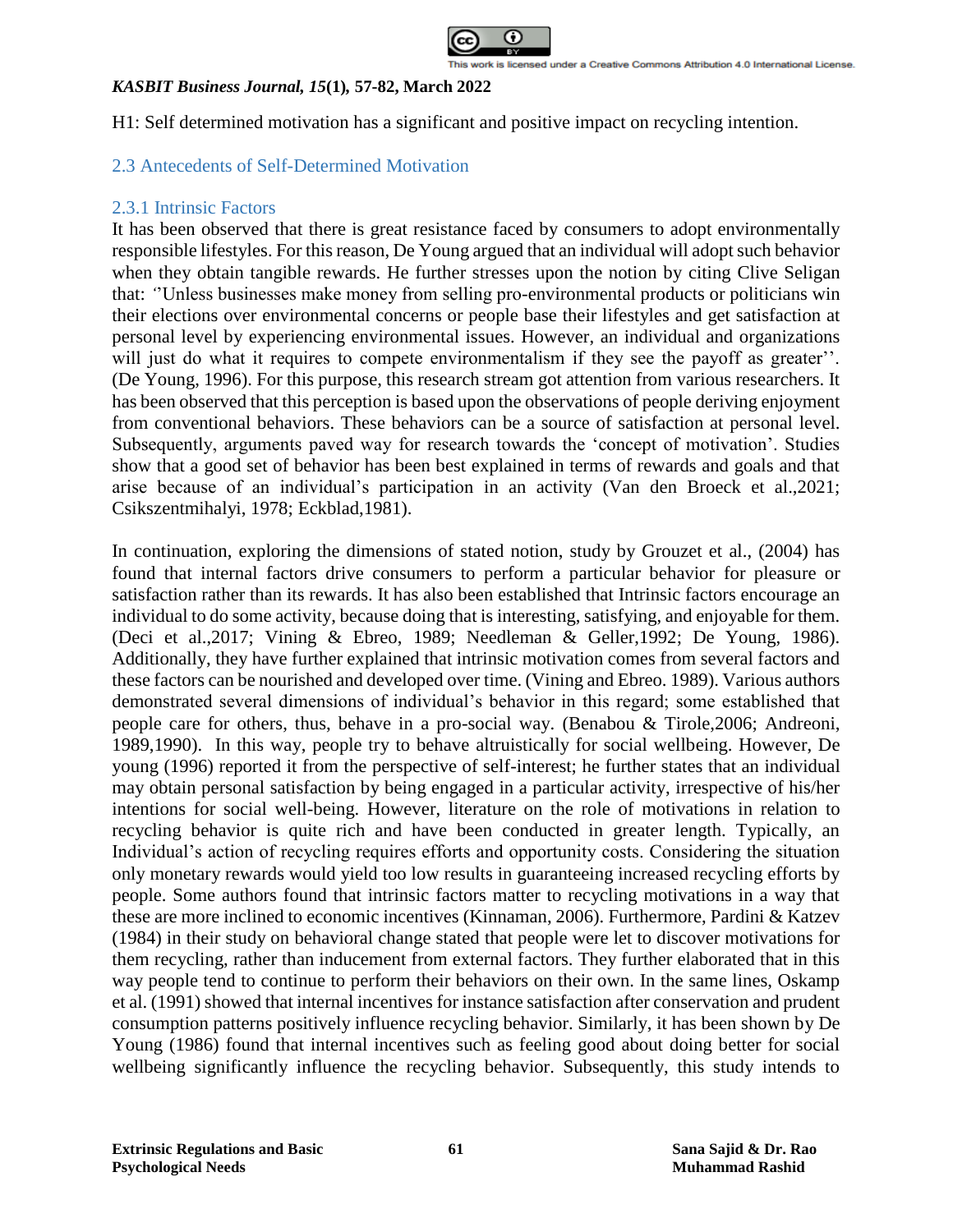

conceptualize intrinsic incentives as a significant antecedent of self-determined motivation towards consumers' recycling intention. Hence, it can be hypothesized that:

H2: Intrinsic factors have a significant impact on Self-Determined Motivation.

# 2.3.2 Extrinsic Factors

There has been a possibility to examine the sources and categories that initiate a human behavior. In this regard, De Young (1993) has elaborated that there are three such sources; first, from others, second; from broadly defined environment and third is from the individual him/her own self (this mainly includes intrinsic factors of motivation). The first source involves behaviors that are initiated by some external source and directed by the incentives/rewards offered by them. According to him the source is more linked to ''pro-self'' theme that takes humans as a rational actor and make them sensitive to extrinsic cues. Furthermore, upon stressing the notion, Low & Heinen (1993) stated: *'*'If human beings are evolved to use resources in a selfish way, then the most successful conversation strategies can be made, this might include incentives that are social or economic and present short-term benefits to individuals, their friends, and families. In this way policy makers, organizations, and governments may bring in the systems of incentives and monetary rewards for shaping conversation behavior. More immediate the benefit is, more successful the outcome be."

Second approach includes techniques which bring the use of monetary incentives; for example, saving costs from buying in bulk, getting compensated for reduced consumption of water and energy (De Young ,1993). Focusing on the notion several studies initiated their efforts to find out how these motives impact and form a consumer's behavior. They elaborated that extrinsic factor of motivation include the pleasure and satisfaction that consumer feel after performance of certain behavior because they receive tangible rewards for that activity. (Grouzet et al., 2004). As it has been stated earlier that those monetary rewards are successful for activation of desired behavior, but there are some limitations to this technique; that desired behavior usually lasts if incentives last. One of the early types of research in this domain was found by Reid et al., (1976); in his study he found out that those who recycle have reported financial rewards as their primary motivation. It has been observed that when these rewards ended, recycling practice also stopped. Thus, studies concluded that relying solely on economic basis to promote long term behavioral change may be ineffective. Keeping this long-term behavioral gap in consideration other dimensions were set to explore.

This search landed the pro-environmental behavior research stream to extrinsic factors of motivation. Extrinsic incentives include social inducements that have a significant impact on a consumer, for example, recognition from one's social circle and community. On the same line, the role of social norms in promoting conservation behavior has also been explored by Vining & Ebreo (1992) and Stern et al., (1993). They predicted these norms as a substantial predictor of conservation behavior.

If one explores further, it has been presented in several studies that significance of extrinsic incentives on self-determined behavior cannot be ignored. As Gilli et al. (2018) states that motivations that are related to individual's need to gain extrinsic rewards are the extrinsic factors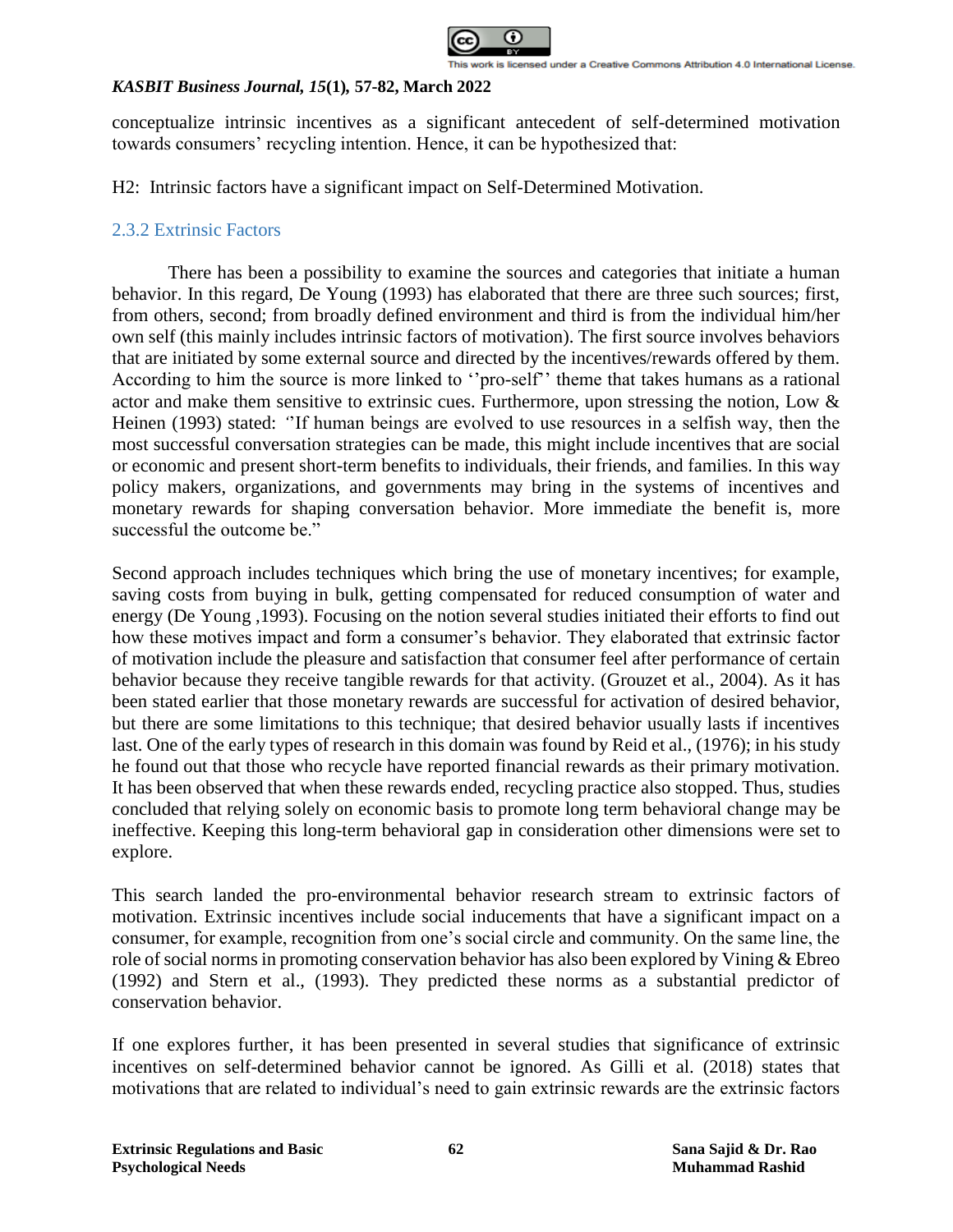

of motivation. These might include economic, social, and cultural dynamics that have significant impact on consumers' decision making for performance of a behavior. This is especially the case in determining pro-environmental behaviors (Choi et al., 2011) such as recycling for monetary benefits (Kollmuss & Agyeman, 2002; Needleman and Geller, 1992; Vining & Ebreao,1989; De Young,1986). Quested et al., (2013) and Halloran et al., (2014) have supported this argument and further asserted that household motivations towards reduction of waste can be related to monetary rewards. According to them, even within extrinsic motivation there is distinction of definitions. As Ewing (2001) explained that to be a recycler, social wellbeing may play a minor role, however what matters more is the perceptions and behaviors of all members of households and their behavioral characteristics. This tends towards both narrow natures of extrinsic (monetary rewards) and broader nature of extrinsic (e.g., social approval). This stance has gotten a support by Abbott et al. (2013), he indicates that peer-pressure is positively correlated with recycling activities where economic incentives are not. D'Amato et al., (2016) reported that recycling practice is greatly influenced by extrinsic rewards of social norms. Barr (2017) further upheld his notion and stated that recycling is a behavior based on normative beliefs. Elsewhere, social influence also impacts the way family, friends and relevant others behave on not to recycle. It has been reported by Sia et al., (1985, 1986) that commitment to recycling proved to be strongly and significantly gets affected by the commitment to recycle among friends, family, and neighbors. Thus, there is a sound support in literature showing both economic and non-economic extrinsic incentives. Hence, present study intends to conceptualize extrinsic factors as a significant antecedent of self-determined motivation towards consumers' recycling intentions and behavior. Hence, for present study it can be hypothesized that:

H3: Extrinsic factors have a significant impact on Self-Determined Motivation.

# **2.4 Basic Psychological Needs**

The SDT has been constantly evolving from past three decades (Deci,1975, Deci & Ryan, 1985,2000). It has been discussed in research stream that psychological need concept has become of significant importance as it discusses that all human beings feel the need of experiencing basic notion of autonomy, competence and relatedness for maximization and enhancement of their positive motivation. Autonomy: Refers to the feeling that an individual may choose and do what they enjoy doing or what they believe in. Competence: Refers to the notion that individuals feel competent at what they are doing or at least have a belief that they can be good at something. Relatedness: Refers to the feeling that an individual can meaningfully relate to others, that is connecting well with other individuals.

Intrinsic motivational factors explain purely self-determined motivation and explains how an individual driven by intrinsic motivation finds the behavior interesting and enjoys it performing. Intrinsic motivation does not require external regulation (Howard et al.,2020; Deci et al.1999;2001). Promotion of intrinsic motivation leads to optimal functioning and manifests intra and inter-functional growth that develops one's well-being, attitudes, and behavior (Ryan et al., 2019; Broeck et al.,2019).

# **Basic Psychological Needs and Intrinsic Factors:**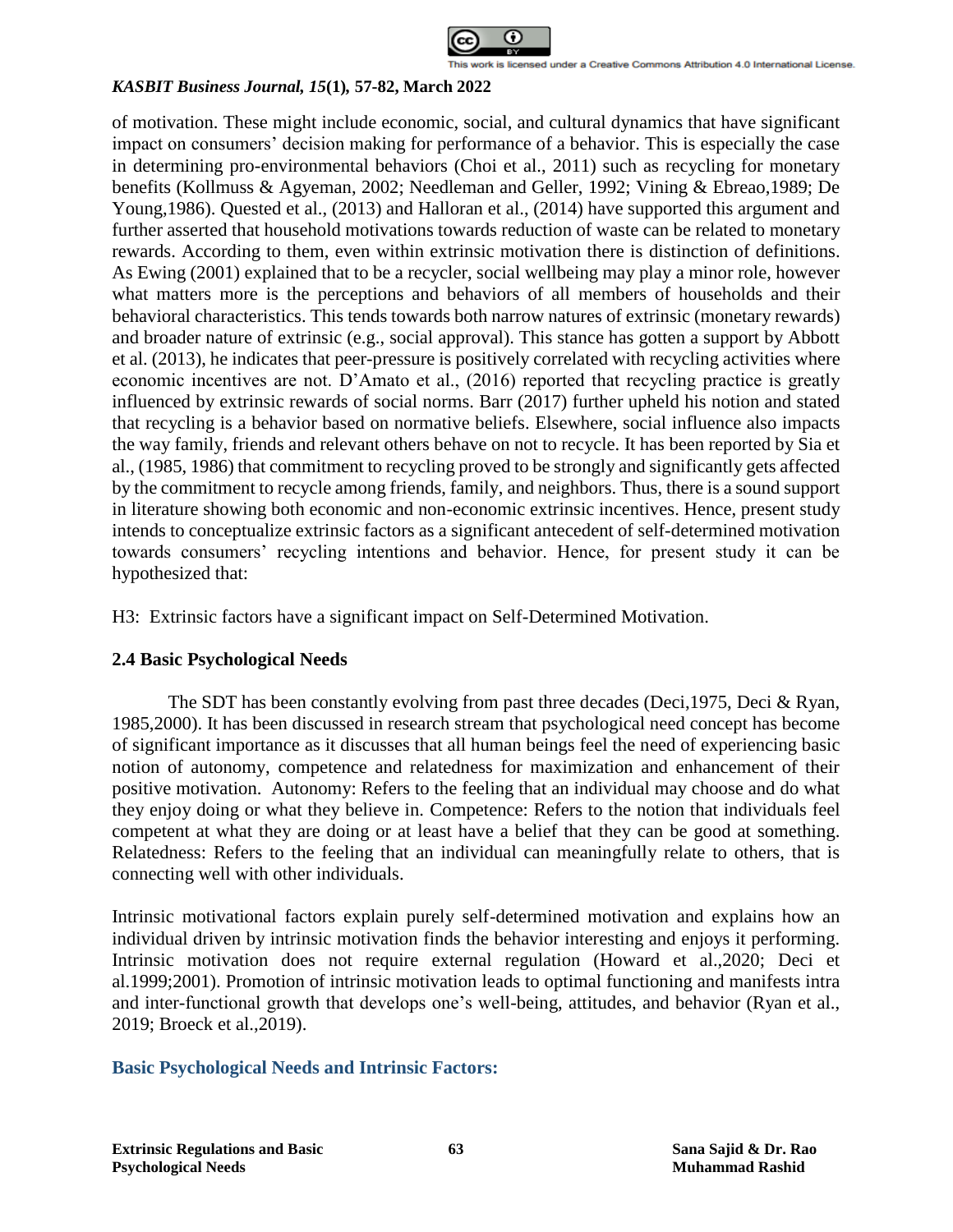

Research studies have described that social context internalizes individual's thought process and allows behaviors to become more self-determined (Deci & Ryan 2000). According to the SDT literature, basic psychological needs of an individual namely, Autonomy, competence, and relatedness support self-determined motivation (Darner,2009; Reis et al.,2000; Sheldon et al.,2001; Sheldon & Elliot,1999). Fulfillment of individual's basic psychological needs aids in enhanced self-determined behaviors through integrated motivation (Reis et al,2000; Ryan &Deci, 2000b,2000c, 2002). It has also been discussed in research that the perception of need satisfaction within an individual varies across situations and social context. An individual may be satisfied on different levels of psychological needs in relationships; however, same individual might not feel satisfied in his/her career. Hence, there is a factor of intrinsic and enhanced motivation in relationship, simultaneously, there is less or no motivation for one's career (Darner,2009). This implies that it cannot be argued as a rule that general scale of need fulfillment will give miraculous rise to self-determined motivation, rather, this states that three basic psychologic needs must be fulfilled in specific and a contextualized way so that it can increase the probability of selfdetermined motivation towards pro-environmental behaviors. Hence, it has been hypothesized that:

H4: Basic Psychological needs have a significant impact on Intrinsic Factors of motivation.

### 2.5 Extrinsic Regulations

Late 1980's researchers focused expanded to study extrinsic factors of motivation. This includes activities that can be undertaken to perform certain action, not the action itself (Ryan & Connell,1989). Some of the recent studies highlighting that extrinsic motivation is not detrimental necessarily, however, there has been proposition that these have been internalized considering what rationale and value a person sees behind a certain act or behavior. In this way Individual feel that the behavior is their own choice, whether one enjoys it or not, that is not detrimental based upon the extrinsic pressures and circumstances (Sheldon & Krieger,2004). If an individual feel that external pressure dictates and control the way they act or behave then extrinsic motivation may have detrimental impact (Ryan & Deci,2000). Based on that, SDT explained basic extrinsic motivation regulations, includes identified regulation, interjected regulation, extremal and Integrated regulation (Ryan & Deci,2000). These regulatory styles comprise upon the degree of internalization perceive by the individual. Often individuals perform certain action as a form of compliance based on the degree of internalization and regulation of the desired outcome. All these types of regulations vary in the extent to which the individual internalize them, therefore said to be self-determined (Howard et al.,2020).

### **External Regulation:**

External regulation comprises of externally regulated motivation that deals with the compliance that an individual puts effort just to meet one's expectations and to conform with others' demands. An individual then complies in a certain way because their cooperative behavior helps them in gaining external approval, appreciation and to avoid criticism (Vansteenskiste et al.,2018).

### **Introjected Regulation**:

Second form of extrinsic motivation constitutes Interjected regulation where an individual may put pressure on oneself by enhanced activities to avoid feeling of shame, and guilt (Assor et.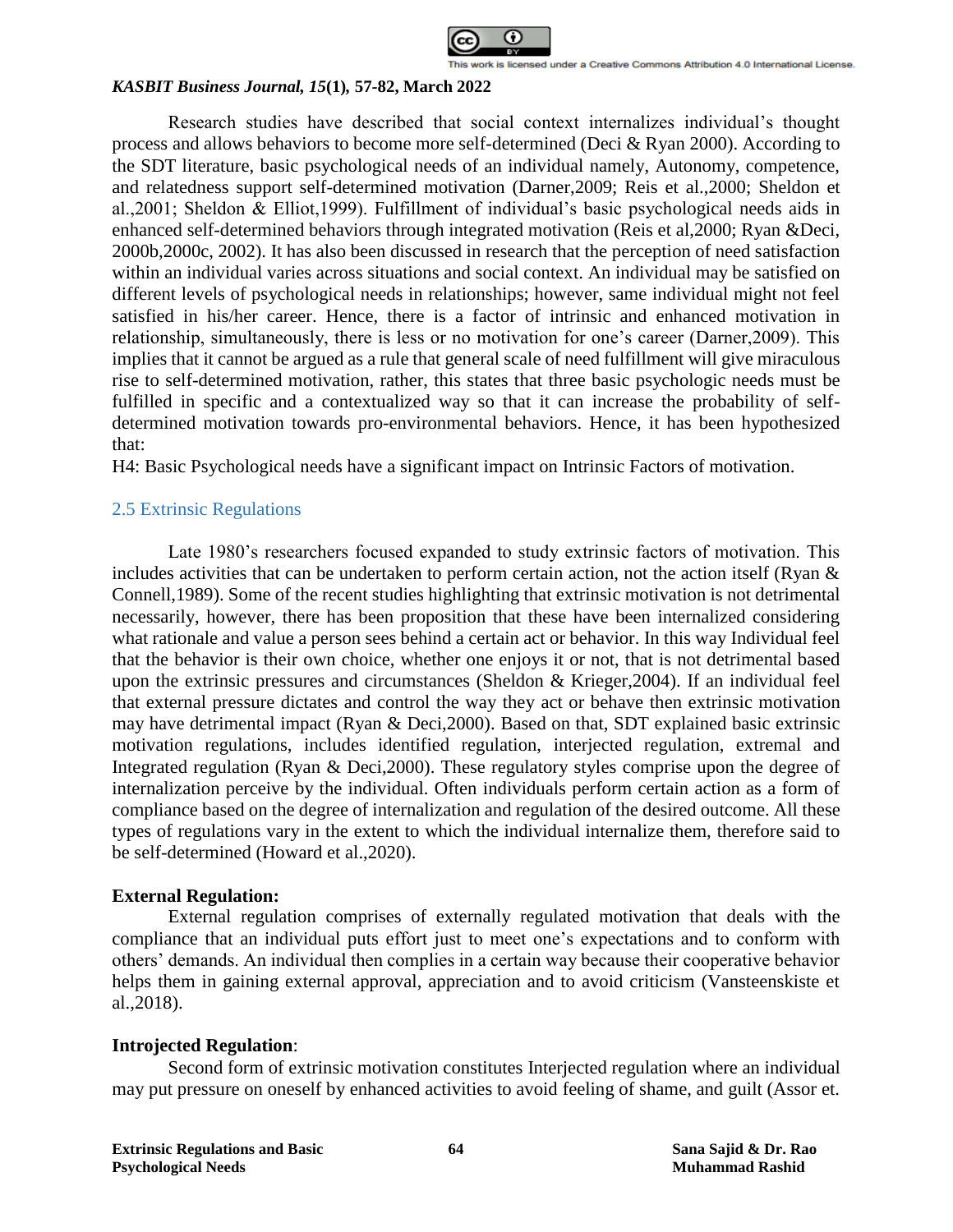

al,2009). The term Introjection has been originated from the Latin word '*Intro*' and '*Jacere'* which means 'Inside' and 'Throw' (Vansteenskiste et al.2010). Based on that, it has been established that the reason for performance of an activity of an individual is no longer an outside activity, However, has been 'thrown inside'. Thus, it is not fully accepted but still is at individual's discretion to shape their behavior to avoid the feeling of guilt. For that reason, Interjected and External regulation considered a controlled motivation in plenty of empirical research studies (Ratelle et al., 2007; Haerens et al., 2010;)

# **Identified Regulation:**

Identified Regulation is considered as volitional regulation form; it occurs when an individual identifies the significance of the activity to self. According to the study, it occurs when an individual learns and accepts the personal relevance of a particular act that they eventually 'own' their behavior. It has also been stated earlier that when an individual internalizes the reason of engaging in the activities, they put more efforts and willingly perform the behavior to comply with expectations (Vansteenskiste et al.,2018)

### **Integrated Regulation:**

Integrated regulation has been explained as an activity that is not just personally meaningful, but it requires self-understanding, considerable amount of awareness and brings in harmony and deeply rooted values (Sheldon & Kasser, 2001). In this way an individual experiences high value of personal endorsement of that activity because they see it as an expression of self or more specifically, expression of their own identity, personal aspirations, and goals (Kroger & Marcia,2011).

### **Extrinsic Regulations and Extrinsic Factors**

Extrinsic factors of motivation comprise of variety of instrumental behaviors refer to an individual's engagement over a process to an end. Four types of Extrinsic motivation have been categorized from least to most self-determined (Ryan & Deci,2000). Previous research studies have asked respondents about their reasons of engagement in variety of activities. A significant method that has been used to quantify the impact of these behavioral factors is the Relative Autonomy Index (RAI) (Blais et al. 1990; Vallerand & Bissonnette, 1992). Various domains have been covered in numerous studies e.g., sports, politics, academics etc. have used RAI to confirm the proposition of SDT that is: autonomous regulations are more associated with more adaptive and healthier behaviors as well as emotions. Self-regulation research shows consistency across various domain including pro-environmental behaviors, it states that individuals who are more autonomous are more likely to portray positive affect as compared to negative affect (Villacorta et al., 2003; Blais et al., 1990; Vallerand et al., 1997). Thus, based on these arguments, present study intends to find out the impact and variance of stated Extrinsic regulations on extrinsic factors over the motivation continuum. Hence, it has been Hypothesized that:

H5: There is a significant impact of Extrinsic Regulations on Extrinsic Factors.

### **Methodology**

This section includes empirical analysis of the present study. For that purpose, a survey questionnaire has been developed based upon the existing literature, details of the questionnaire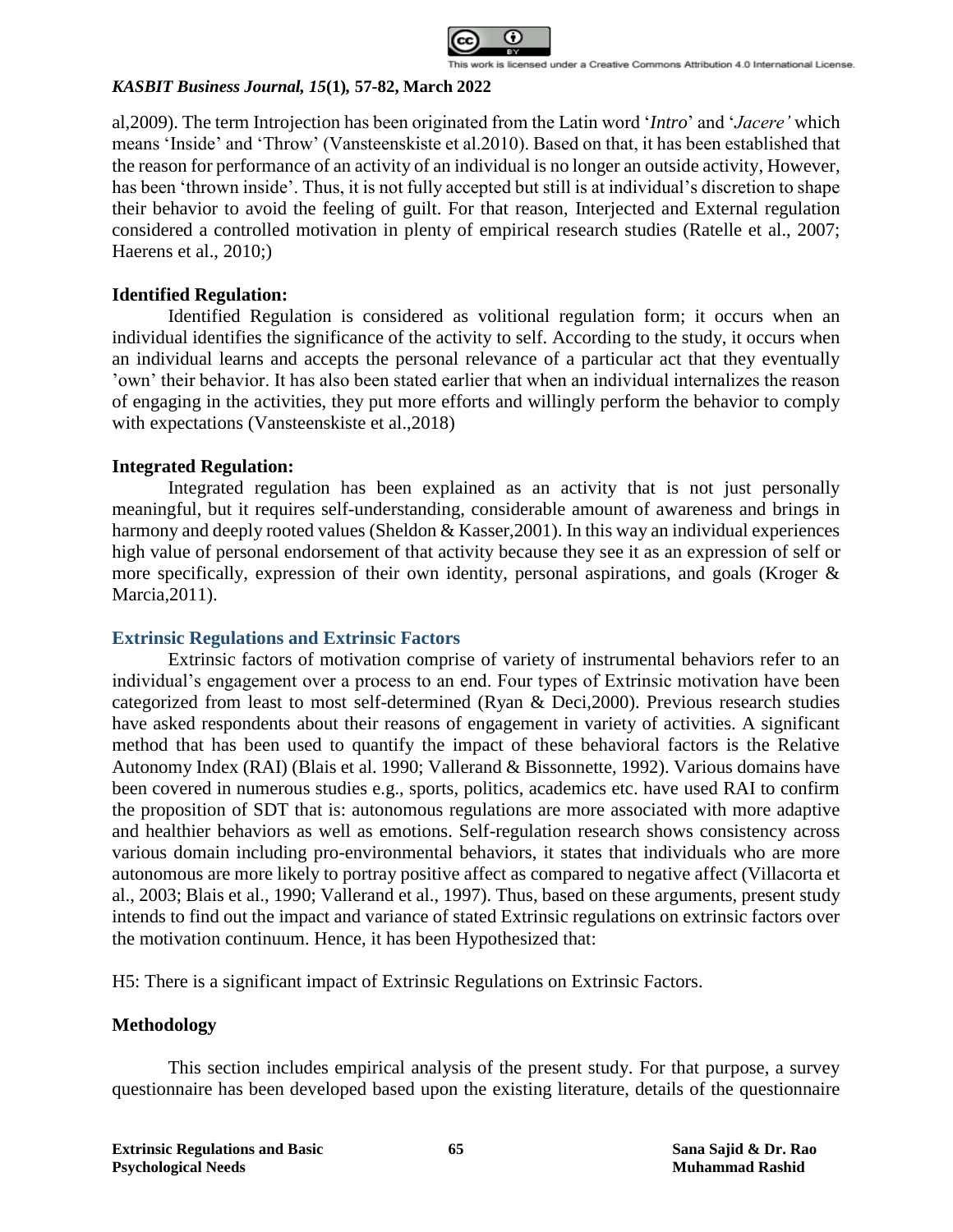

design are stated as follows. Secondly, following section also highlights data collection process along with the demographics of the study. Lastly, Data analysis techniques have also been discussed in detail. The Instrument for the present study has been adapted from the existing studies. All items of the study comprise of Seven-point Likert scale response format ranging from Strongly Disagree (1) to Strongly Agree (7). Items drawn from these studies have been validated and proven reliable for model testing in previous studies. Four items of extrinsic regulations have been taken from Trembley et al. (2009). for Basic psychological needs, six items have been adapted from Deci et al. (2001). In addition, five items each have been adapted for Extrinsic factors from Gagne et al. (2015) and De Young (1986) for Intrinsic factors. Lastly, instrument of Self-Determined motivation and Recycling Intention has been adapted from Pelletier (1998) and Fishben & Ajzen (2010) with three items for each of the variables respectively.

| <b>Constructs</b>          | <b>Items</b>     | <b>Loading</b> | $\alpha$ | <b>AVE</b> | <b>CR</b> |
|----------------------------|------------------|----------------|----------|------------|-----------|
| <b>Extrinsic</b>           | ER1              | 0.783          | 0.843    | 0.681      | 0.895     |
| <b>Regulations</b>         | ER <sub>2</sub>  | 0.866          |          |            |           |
|                            | ER3              | 0.833          |          |            |           |
|                            | ER4              | 0.816          |          |            |           |
|                            |                  |                |          |            |           |
| <b>Basic Psychological</b> | <b>BPNI</b>      | 0.669          | 0.814    | 0.519      | 0.865     |
| needs                      | BPN <sub>2</sub> | 0.804          |          |            |           |
|                            | BPN3             | 0.766          |          |            |           |
|                            | BPN4             | 0.634          |          |            |           |
|                            | BPN5             | 0.768          |          |            |           |
|                            | BPN <sub>6</sub> | 0.665          |          |            |           |
|                            |                  |                |          |            |           |
| <b>Extrinsic Factors</b>   | EF1              | 0.860          | 0.851    | 0.624      | 0.892     |
|                            | EF <sub>2</sub>  | 0.754          |          |            |           |
|                            | EF3              | 0.812          |          |            |           |
|                            | EF4              | 0.716          |          |            |           |
|                            | EF <sub>5</sub>  | 0.800          |          |            |           |
|                            |                  |                |          |            |           |
| <b>Intrinsic</b>           | IF1              | 0.704          | 0.761    | 0.513      | 0.839     |
| <b>Factors</b>             | IF <sub>2</sub>  | 0.576          |          |            |           |
|                            | IF3              | 0.700          |          |            |           |
|                            | IF4              | 0.737          |          |            |           |
|                            | IF <sub>5</sub>  | 0.840          |          |            |           |
|                            |                  |                |          |            |           |
| <b>Self-Determined</b>     | SDM1             | 0.864          | 0.802    | 0.716      | 0.883     |
| <b>Motivation</b>          | SDM <sub>2</sub> | 0.812          |          |            |           |
|                            | SDM3             | 0.862          |          |            |           |
|                            |                  |                |          |            |           |
| <b>Recycling Intention</b> | R <sub>11</sub>  | 0.944          | 0.831    | 0.759      | 0.903     |
|                            | RI2              | 0.707          |          |            |           |
|                            | RI3              | 0.942          |          |            |           |

**Table.1:** Convergent Validity of measurement Model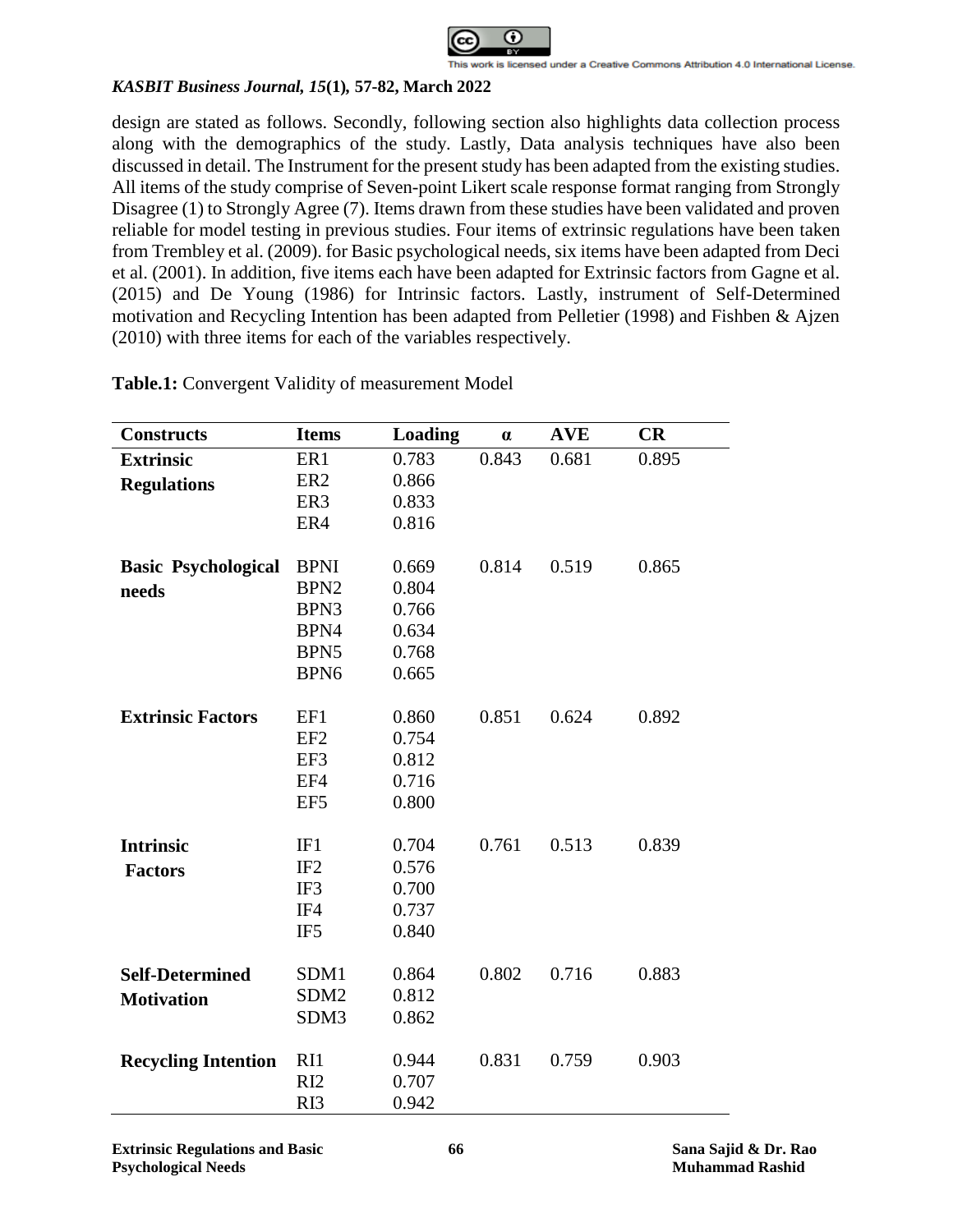

The demographic detail of respondents is mentioned as follows. For the collection of data, a total of 380 questionnaires were sent out to all those respondents who were recyclers. A selfadministered questionnaire was sent for data collection by using Google survey method. A questionnaire link was shared across social media platforms and via email. None of the data went missing during fill up stage, because questions included closed ended options to choose from. In addition, out of 350, a total of 303 responses were submitted back. These respondents include 142 males whereas 161 female respondents. Details of respondents' profile are stated in Table 2.

| -<br><b>Measures</b>     |                  | <b>Frequency</b> | $\frac{6}{6}$ |
|--------------------------|------------------|------------------|---------------|
| Gender                   | Male             | 142              | 46.86%        |
|                          | Female           | 161              | 53.13%        |
| Age                      | $16 - 25$        | 207              | 68.4          |
|                          | $26 - 35$        | 74               | 24.3          |
|                          | $36 - 45$        | 15               | 4.8           |
|                          | 45 and above     | 7                | 2.5           |
| <b>Educational Level</b> | Intermediate     | 67               | 22.2          |
|                          | <b>Bachelors</b> | 162              | 53.5          |
|                          | <b>Masters</b>   | 53               | 17.6          |
|                          | postgraduate     | 21               | 6.9           |

### **Table 2. Respondents Profile**

For the evaluation of structural model, structural equation modeling (SEM) approach through a partial least squares (PLS) method has been used. PLS is known to be as a second-generation evaluation technique that can be used to test the measurement and structural model, along with regression and Component Factor Analysis (CFA) (Hair et al.,2012). Thus, this study has used Smart-PLS to conduct a PLS estimation.

### **4. Result Analysis**

To avoid common method biasness Variance Inflation Factor (VIF) has been used. According to Kock, (2005), occurrence of VIF should be equal to or less than 3.3. For present study all values are at maximum value of 2.72. Hence, there is no such issue of common bias method been observed so model is considered free of common method bias. To assess the reliability and validity of the constructs included in the study, consistency and validity tests have been conducted. These tests have been stated as a requirement to reduce the measurement error, includes convergent validity, Internal consistency, and discriminant validity (Hair et al., 2011). Assessment of mentioned validities has been conducted by analyzing Cronbach's alpha  $(\alpha)$ , composite reliability (CR), factor loadings, and average variance extracted (AVE). For the CFA, there should be a minimum value of 0.7 (Hair et al.,2012). The findings of current study show that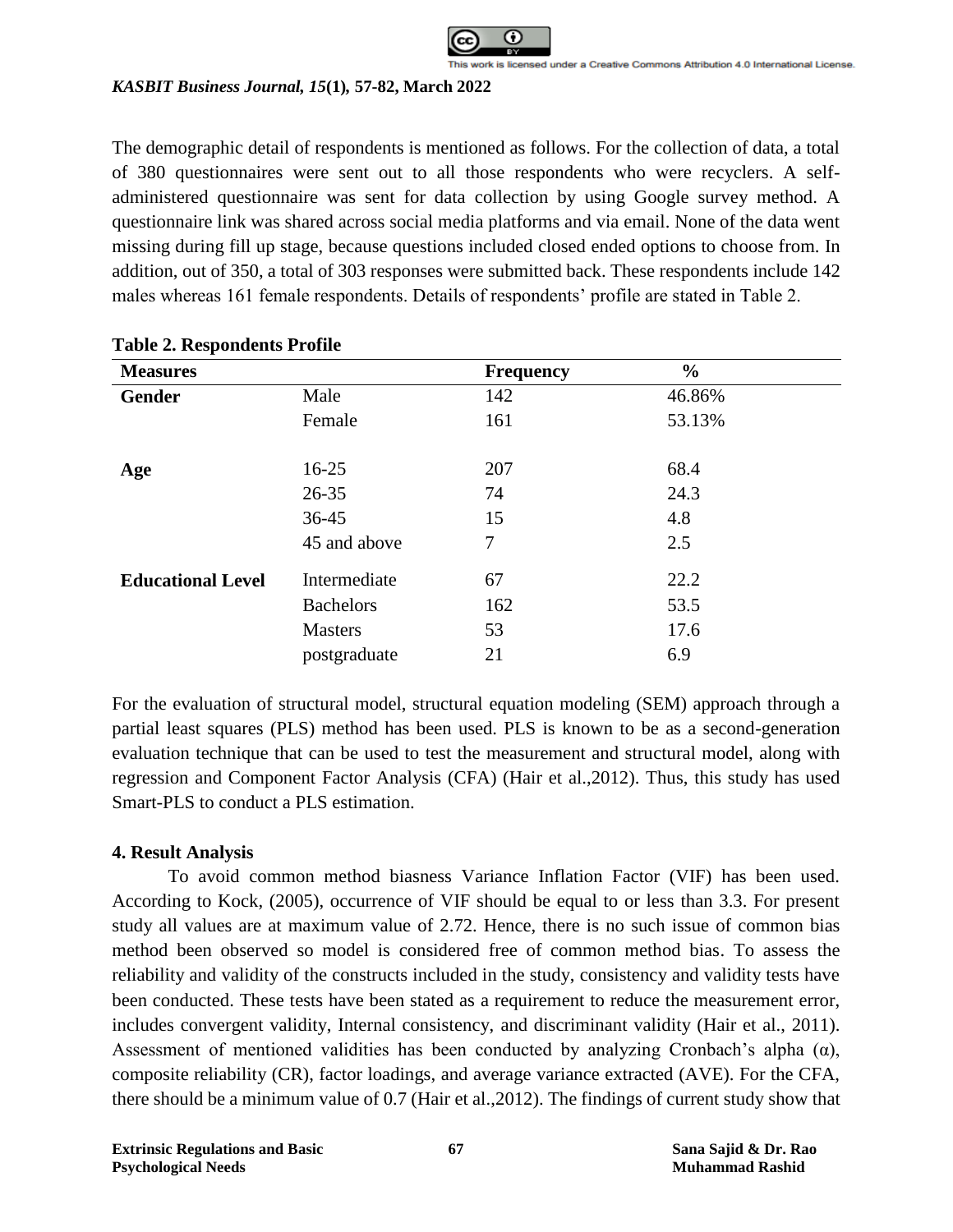

all CFA values are above 0.7, shows the internal consistency of the data. In addition, all the values of AVE and CR are above 0.5 and above 0.8 respectively, these measurement outcomes show that there is a reasonable convergent validity (Table 1).

# **4.1 Structural Model**

For the evaluation of hypotheses, estimated path coefficients of the structural model have been examined. As shown in the fig. 1, results of the variables and constructs show that there is a significant and positive impact of extrinsic regulations on extrinsic factors  $H_1 (\beta = 0.781, p \le 0.000)$ . Basic Psychological needs have a significant impact on Intrinsic factors of recycling,  $H_2(\beta=0.832)$ , p < 0.000). Likewise, extrinsic, and Intrinsic factors have a significant positive impact on Self-Determined Motivation, as H<sub>3</sub> ( $\beta$ =0.526, p < 0.000) and H<sub>4</sub> ( $\beta$ =0.376, p < 0.000) respectively. Lastly, results show that self-determined motivation portrays a significantly positive impact on Recycling intentions of consumers, H<sub>5</sub> ( $\beta$ =0.723, p < 0.000).





**Table 3: Measurement Model and Discriminant Validity**

| <b>Measures</b>         | <b>BPN</b> | EF | ER | IF | ${\bf SDM}$ |  |
|-------------------------|------------|----|----|----|-------------|--|
| <b>Basic Psychology</b> | 0.721      |    |    |    |             |  |
| needs                   |            |    |    |    |             |  |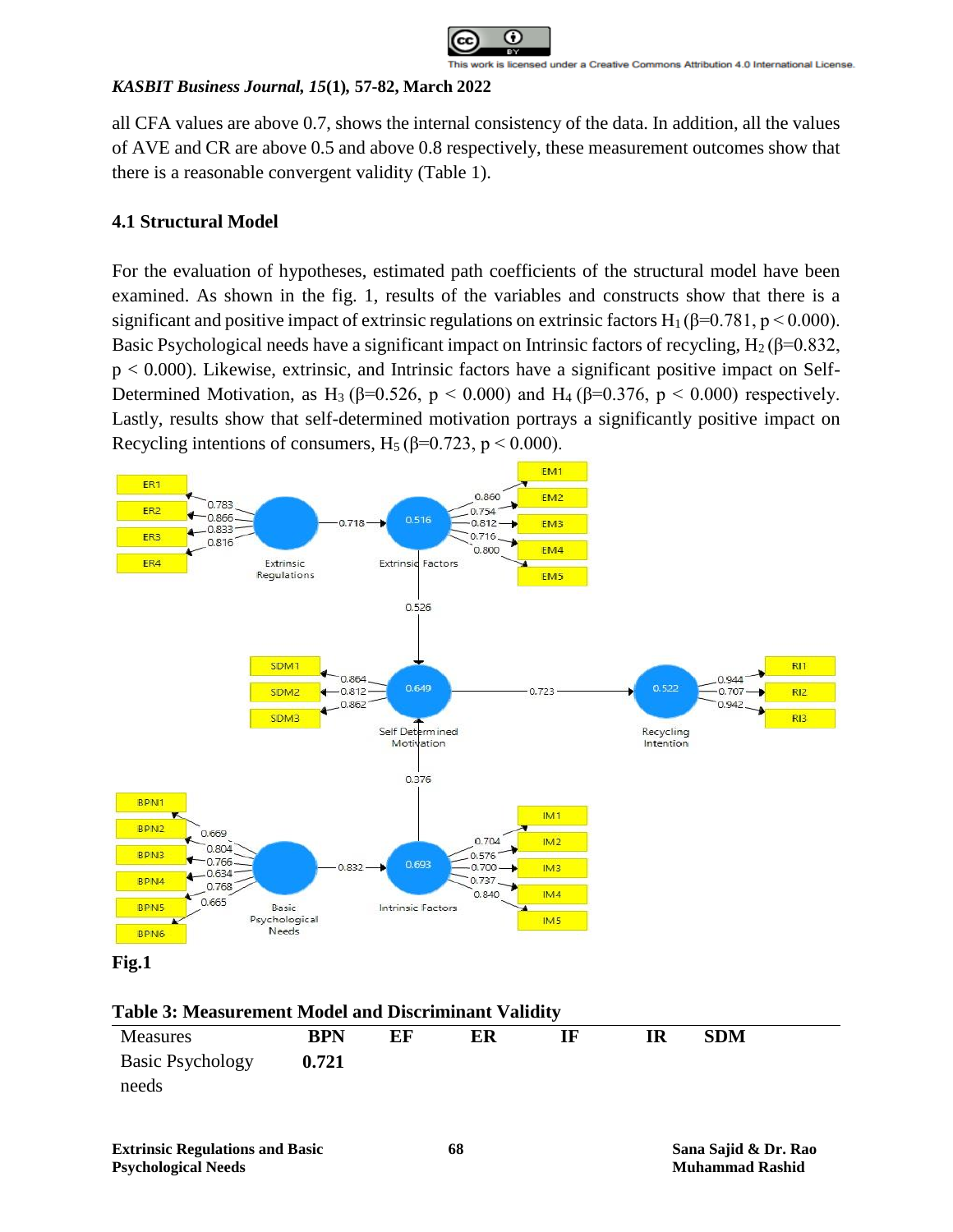

| <b>Extrinsic Factors</b>          | 0.635 | 0.790 |       |       |       |       |
|-----------------------------------|-------|-------|-------|-------|-------|-------|
| Extrinsic Regulations 0.747 0.718 |       |       | 0.825 |       |       |       |
| Intrinsic Factors                 | 0.612 | 0.580 | 0.642 | 0.716 |       |       |
| Recycling Intentions              | 0.632 | 0.594 | 0.694 | 0.672 | 0.714 |       |
| Self-Determined                   | 0.764 | 0.745 | 0.689 | 0.682 | 0.723 | 0.846 |
| Motivation                        |       |       |       |       |       |       |

**Note: ER=** Extrinsic Regulation, **EF**=Extrinsic Factors, **BPN**= Basic psychological Needs, **IF**= Intrinsic Factors, **SDM**= Self-Determined Motivation, and **RI**= Recycling Intention of consumers.

According to Hair et al., (2016), the value of  $\mathbb{R}^2$  should be greater than 0.2 to be considered acceptable, in the same line present study shows the acceptable value of  $\mathbb{R}^2$  that is 0. 522.In addition, Study also reports the value of  $Q^2$  by using Stone-Geisser's blindfolding technique. This procedure is a sample reuse procedure (Mikalef et al.,2017). Through this technique crossvalidation as well as function fitting can be examined. It also assists in analyzing predictive relevance of model's constructs. According to Hair et al., (2012)  $Q^2 > 0$  shows that model has a predictive relevance. Results show that Extrinsic factors ( $Q^2 = 0.302$ ), Intrinsic factors ( $Q^2 = 0.343$ ) and self-determined motivation ( $Q2 = 0.455$ ), all of these have reasonable and satisfactory predictive relevance, since they have values above than 0 (Hair et al.,2017).

|                | Hypothesis Relationship Std |             | <b>Std</b> | t-value | <b>Decision</b> | $\mathbf{O}^2$ | $\mathbf{R}^2$ |
|----------------|-----------------------------|-------------|------------|---------|-----------------|----------------|----------------|
|                |                             | <b>Beta</b> | error      |         |                 |                |                |
| $H_1$          | $ER \rightarrow EF$         | 0.718       | 0.028      | 25.470  | Supported       |                |                |
| H <sub>2</sub> | $BPN \rightarrow IF$        | 0.832       | 0.017      | 48.130  | Supported       |                |                |
| $H_3$          | $EF \rightarrow SDM$        | 0.526       | 0.043      | 12.132  | Supported       | 0.302          | 0.522          |
| H <sub>4</sub> | IF $\rightarrow$ SDM        | 0.376       | 0.052      | 7.197   | Supported       | 0.343          |                |
| H <sub>5</sub> | $SDM \rightarrow RI$        | 0.723       | 0.032      | 22.357  | Supported       | 0.455          |                |
|                |                             |             |            |         |                 |                |                |

**Table 4. Structural Model results (Hypotheses Testing)**

**Note: ER=** Extrinsic Regulation, **EF**=Extrinsic Factors, **BPN**= Basic psychological needs, **IF**= Intrinsic Factors, **SDM**= Self-Determined Motivation, and **RI**= Recycling Intention of consumers.

### **5. Discussion and Implications**

#### **5.1 Discussion**

The incorporation of pro environmental behaviors into an individual's lifestyle is of greater concern for environment and promotion of more sustainable future. Self Determination theory established interesting propositions to understand the factors that can have impact on such behaviors. later, those propositions then became the foundation to build upon several motivational frameworks in diverse fields including education, health, Human Resource management and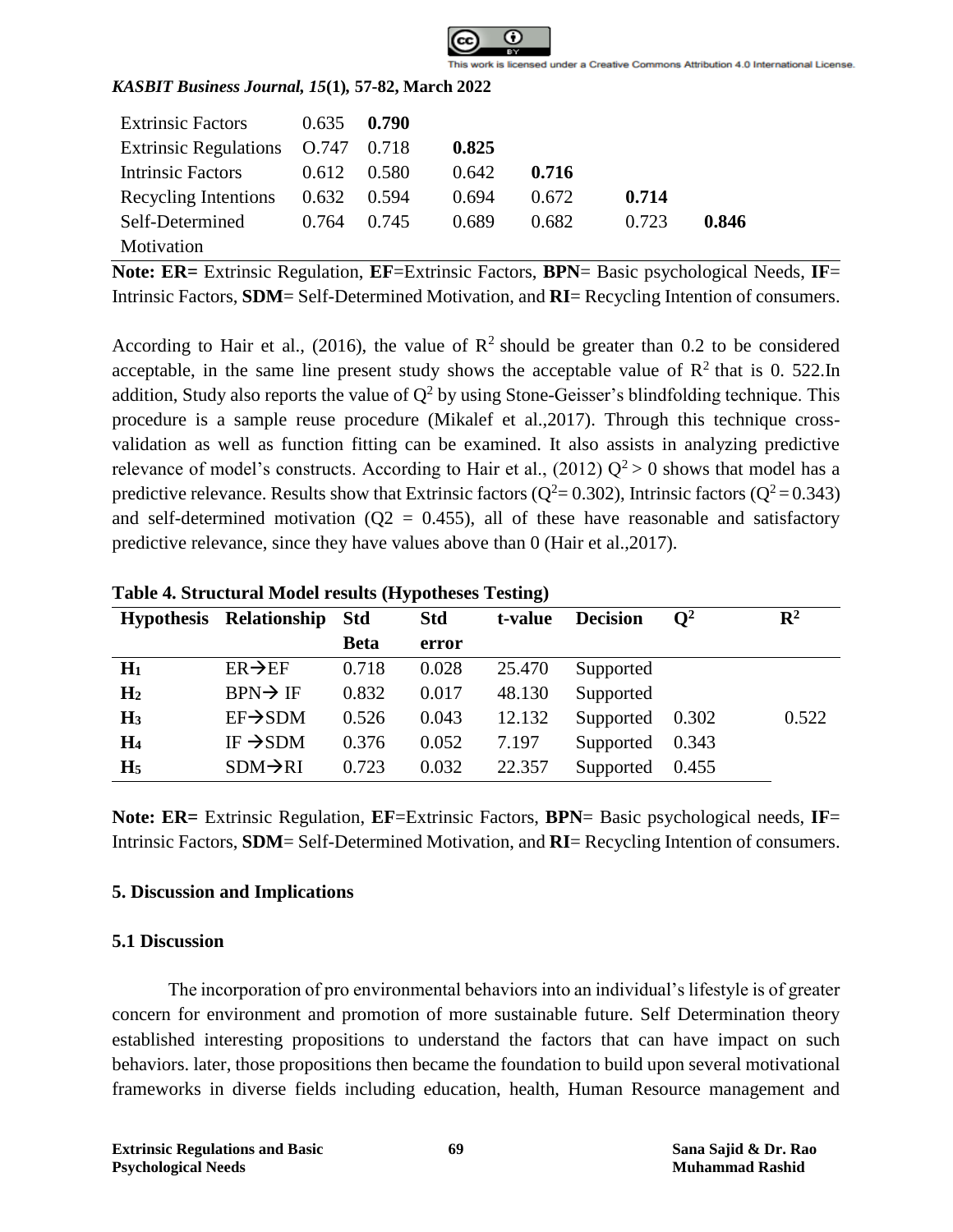

Marketing. Present research entails to study the motivational constructs that could have an impact on recycling intention of Pakistani Consumers. After the analysis of hypotheses, it has been proven that different types of Extrinsic Regulations namely Introjected, external, controlled, and integrated regulations have significant impact to shape extrinsic factors to Self-Determined motivation for recycling. However, In the context of Intrinsic factors, they evolved from the basic psychological needs of Autonomy, competence, and relatedness of a recycler, this relationship has also tested significant and positive to have its impact on self-determined motivation.

However, the demonstrated relationship between Intrinsic, Extrinsic Factors and their predisposition constructs have shown some interesting outcomes in the context of Pakistan. It came out that an individual won't just wait for the reward to motivate him/herself recycling. Today, they seem to derive satisfaction from the actions they do willingly for their environment. It has also been noted that consumers' feelings derived from autonomy, competence and relatedness have got impacted more to form intrinsic factors of motivation as compared to those of Extrinsic regulations and extrinsic factors. These results do not depict that one should go for one type of motivational regulations and should eradicate the alternate one, but it demonstrates that a good integration of both type of regulations will be sufficient to shape an individual's self-determined motivation. Furthermore, Intrinsic regulations and factors are inherent and are more salient to derive actions, whereas, extrinsic can be secured ones, so both have integrated significance in the context of recycling behaviors of Pakistani consumers.

### **5.2 Theoretical Implications**

The purpose of this research was to study the extrinsic and Intrinsic regulations and assess their impact on factors leading to enhance or decrease self-determined motivation of consumers. Firstly, results of the present study have shown interesting insights that also validates the established scale 'The Motivation towards the Environment Scale' (MTES) (Pelletier et al. 1998) in the context of developing countries specifically Pakistan. Secondly, theoretical contribution of the present study demonstrates that SDT has a significant value to get impacted by extrinsic factors and regulations, and it also has significance to frame an individual's intention of recycling. In this way, study significantly depicts that both intrinsic as well as extrinsic factors are of utmost importance, they need to be considered when investigation environmental behaviors of consumers. For External Regulations, it has been mentioned in previous studies that two of the regulation types are high in self determined motivation (Identified and introjected). whereas other two (External and Integrated) are low on self- determined motivation (Ryan and Deci,2000). Interestingly, Present study does not portray this difference in forming self-determination level. According to the results, both are significant to shape an individual's self-determination towards Recycling intention. This brings clarity to complexed motivation continuum of SDT. It will lay the foundation of Pro-environmental behavior to explore and extend further motivational factors in the domain. Furthermore, proposed motivational framework can be used in diverse pro environmental behaviors (i.e., motivations to pro-environmental product purchase, motivational aspects to energy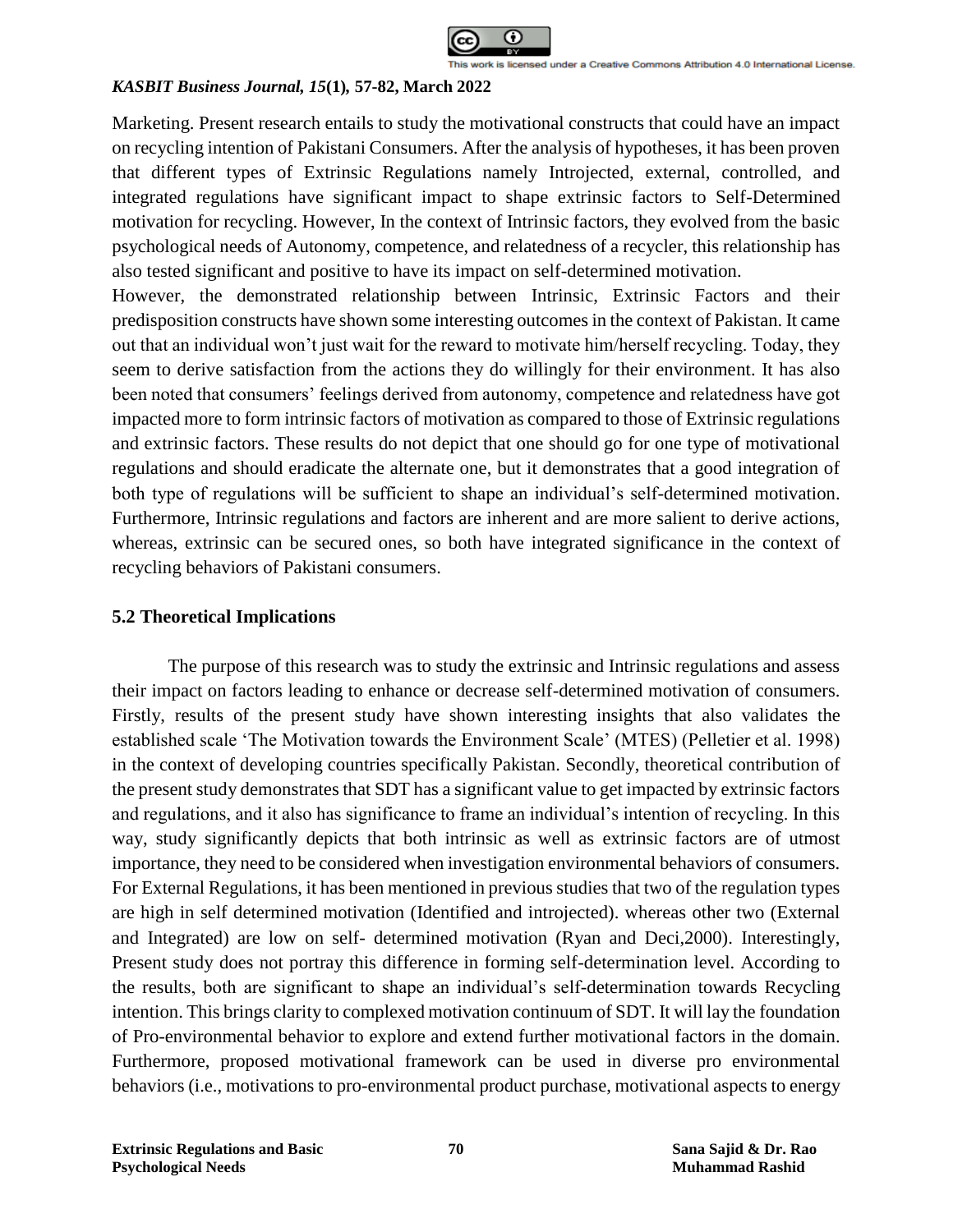

conservation etc.) to check the generalizability and predictive power of the model across developing countries.

Lastly, research holds its significance for academic and theoretical audiences of research and development departments. Results of the study show greater generalizability of Self-Determination Theory, and it paves the way for academicians and  $R \& D$  to initiate new propositions based upon SDT. The integration of Self-Determined motivation with wellestablished theory of planned behavior has open additional avenues for researchers to explore more constructs and increase the predictive power of the framework. In the context of Pro-environmental behaviors, there has been discussion and studies conducted on TPB's Intention-Behavior model (Fang et al.,2021; Kaffashi & Shamsuddin, 2019; Stancu,2016). However, to the best of available knowledge, the insights of dispositional and contextual motivational factors have not been touched upon in pro environmental behavioral domain, specifically in South Asian region. Hence, present study establishes the foundational framework to build upon related dispositions across stated audiences.

#### **5.3 Practical Implications**

Findings of present study are beneficial for businesses, marketers, government, policy makers, NGOs, and environmentalists. Following the present situation, businesses are socially bound to follow carbon neutral footprints as pledged by international business communities. Recent COP26 held in Glasgow, England (UNFCCC, 2021) is one of the latest occurrences that highlights the responsibility today's businesses are holding. Challenging situation comes when businesses know how to handle entire consumption cycle of their production to make their standing more sustainable. Which is apparently impossible without having to know their consumers, their perceptions, behavioral regulation, and contextual factors to motivate them to opt for proenvironmental behavior (i.e., Recycling). In line with this, study presents motivational dispositions to follow for businesses and marketers so that they can target their consumers and alter their practices accordingly. To start with the significant impact of Extrinsic regulations presented in the study, marketers can plan promotional campaigns, compensation packages, contests based on the content targeted to extrinsic regulations of consumers. Based on the significantly positive result of basic psychology needs, it is safe to state that extrinsic regulations' strategies need to be integrated well with basic psychological needs. Marketers may come up with the social or commercial advertisements highlighting the content that motivates them to intend towards recycling behavior. Study also portrays that apart from external regulatory factors, the internal needs of a consumer. Namely, their need to take autonomous decisions, to feel competent and confident in what they do will be even more effective in stimulating their recycling intention. In this way they can design their promotional content based on making a consumer build stronger self-efficacy, encourage self-initiation, and provides greater choices. Promotion and internalization of these motivators will enable consumers to experience greater sense of selfdetermination and meaningful impact on their recycling intentions. Government and policy makers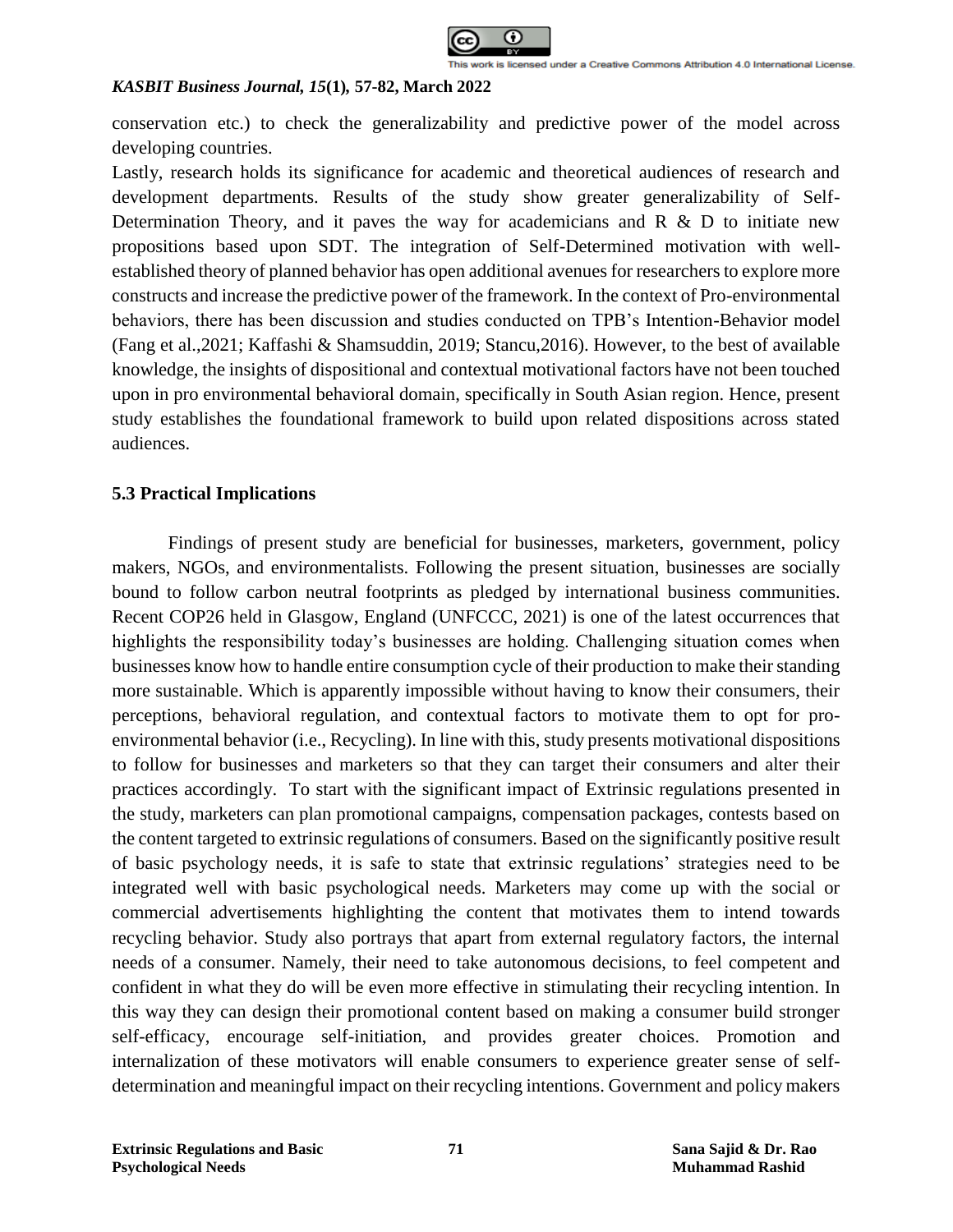

are another significant audience of this study, for Pakistan, there is a dire need of sustainable policy making to stay at par with internationally signed treaties. Keeping in mind the insights of consumers' regulatory behavior, policy makers are suggested to devise recycling programs with financial reward systems, incentive for recycling participation and funding such projects by government will strengthen motivation to stimulate consumers' recycling Intentions.

Lastly, NGOs and Environmentalists in collaboration with government can bridge the gap between consumers and policy makers. They are the ones who will be implementing and using government's finances effectively for social wellbeing. Being much closer to normal public, they may devise effective strategies to train households about the significance and benefits of recycling practices, reward systems and may involve them more into the processes to provide them with greater autonomy and competency. Thus, it is safe to argue that where extrinsic factors help in regulation towards recycling motivation, nevertheless, the ways to activate intrinsic motivators of consumers should also be considered. It has strongly been believed that conservation-oriented consumer lifestyles will be more fulfilling and rewarding for humans to survive in future.

# **5.4 Limitations and Future Work**

Present study faced some constraints and could not cover certain aspects of stated variables that can be of significance for future research. Extrinsic and Intrinsic motivators may be researched based on certain situational and dispositional factors. Furthermore, future research may also wish to study if any or all types of extrinsic or intrinsic factors have equal or distinct impact on consumers' recycling intention and behavior. This difference could be based on an individual's demographic or social factors. In similar fashion, the impact of cultural and social setting can also be studied by examining their moderating or mediating impact on Consumers' recycling intention. Thus, in future, longitudinal study may be conducted to examine and address additional motivational variables based on SDT to develop the research foundation in pro-environmental domain. Lastly, this study will line up to create processes and patterns of framework across behavioral models including the variables like penalties, reward systems, positive notions of recycling intentions, and positive experiences of self-encouragement for the social wellbeing. Study also highlights areas for pro environmental policies to be researched and focused to generate sustainable and more responsible behavior i.e.to promote belief systems that how a consumer can feel satisfied with the formation of recycling behavior.

### **References**

- Aaker, D. A., & Bagozzi, R. P. (1982). Attitudes toward public policy alternatives to reduce air pollution. *Journal of Marketing*, 1, 85–94
- Abbasi, Muhammad & Wong, Chee Yew & Lalwani, Chandra. (2010). Recycling attitudes & behaviours: A study of plastics recycling supply chains in Pakistan*. IET Conference Publications*. 38 - 42. 10.1049/cp.2010.0410.

**Extrinsic Regulations and Basic 72 Sana Sajid & Dr. Rao Psychological Needs Muhammad Rashid**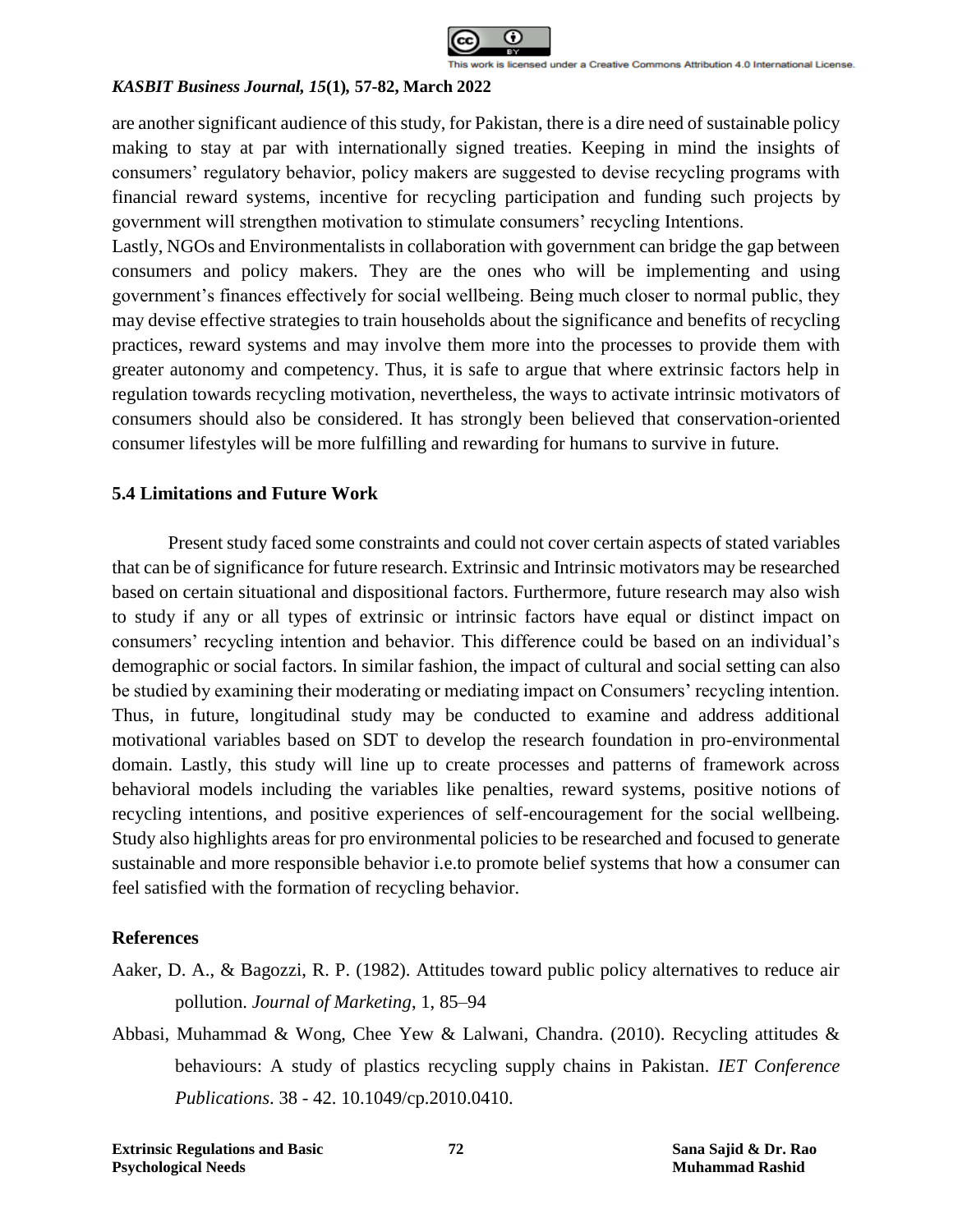

- Abbott, A., Nandeibam, S., O'Shea, L., (2013). Recycling: social norms and warm glow revisited. *Ecol. Econ*. 90, 10–18.
- Air quality index (AQI) (2019). Retrieved from<https://www.iqair.com/us/pakistan>
- Ajzen I, Fishbein M. (1980). Understanding attitudes and predicting social behavior. Englewood Cliffs, NJ: Prentice Hall.
- Ajzen, I., (1985). From Intentions to Actions: A Theory of Planned Behavior, *Springer Verlag*, New York.
- .Alessio D'Amato, Susanna Mancinelli, Mariangela Zoli, (2016).Complementarity vs substitutability in waste management behaviors, Ecological Economics, Volume 123, Pages 84-94, ISSN 0921-8009, https://doi.org/10.1016/j.ecolecon.2015.12.005
- Andreoni, J., (1989). Giving with impure altruism: applications to charity and Ricardian equivalence. J. *Polit. Econ*. 97 (6), 1447
- Andreoni, J., (1990). Impure altruism and donations to public goods: a theory of warmglow giving. *Econ. J*. 100 (401), 464–477
- Anja Kollmuss & Julian Agyeman (2002) Mind the Gap: Why do people act environmentally and what are the barriers to pro-environmental behavior? *Environmental Education Research*, 8:3, 239-260, DOI: 10.1080/13504620220145401
- Assor, A., Vansteenkiste, M., & Kaplan, A. (2009). Identified versus introjected approach and introjected avoidance motivations in school and in sports: The limited benefits of selfworth strivings. *Journal of Educational Psychology,* 101, 482–497.
- Bagozzi, R.P. and Dabholkar, P.A. (1994), Consumer recycling goals and their effect on decisions to recycle: A means‐end chain analysis. Psychology & Marketing, 11: 313- 340. <https://doi.org/10.1002/mar.4220110403>
- Barr, S. (2007). Factors Influencing Environmental Attitudes and Behaviors: A UK Case Study of Household Waste Management. *Environ. Behav*, Vol. 39 Sage Publication
- Bénabou, Roland, and Jean Tirole. 2006. "Incentives and Prosocial Behavior." *American Economic Review*, 96 (5): 1652-1678.DOI: 10.1257/aer.96.5.1652
- Blais, M. R., Lachance, L., Vallerand, R. J., Brie`re, N. M., & Riddle, A. S. (1993). The Blais Inventory of Work Motivation [French]. *Revue Que´- be´coise de Psychologie*, 14, 185– 215.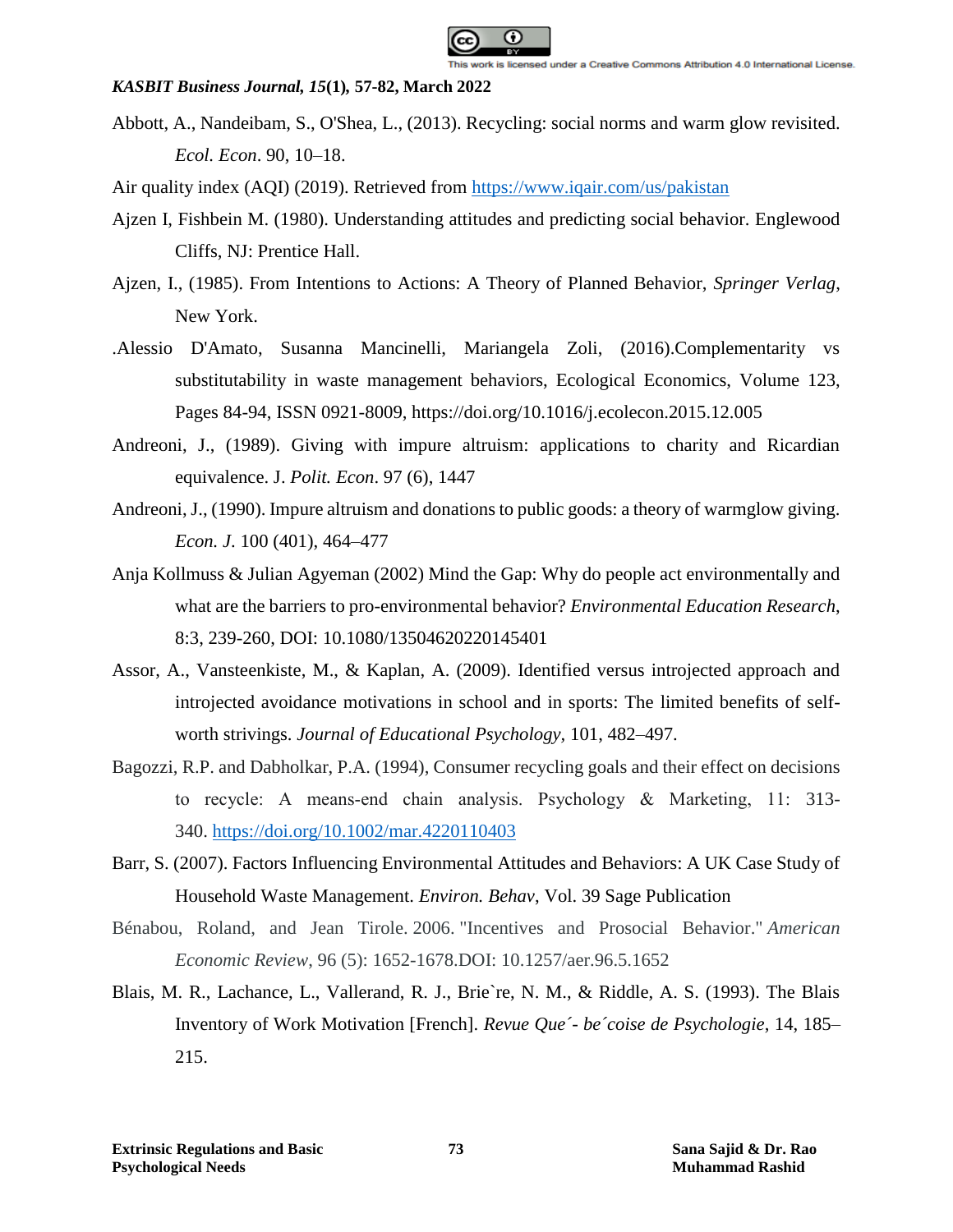

- Bo Wang, Xiaomeng Wang, Dongxue Guo, Bin Zhang, Zhaohua Wang, (2018). Analysis of factors influencing residents' habitual energy-saving behaviour based on NAM and TPB models: Egoism or altruism*? Energy Polic*y,Volume 116, 2018, Pages 68-77, ISSN 0301- 4215, https://doi.org/10.1016/j.enpol.2018.01.055
- Chatzisarantis, N.L.D., Biddle, S.J.H. and Meek, G.A. (1997), A self-determination theory approach to the study of intentions and the intention–behaviour relationship in children's physical activity. *British Journal of Health Psychology,* 2: 343- 360. <https://doi.org/10.1111/j.2044-8287.1997.tb00548.x>
- Chen, M.F. and Tung, P.J. (2010), "The moderating effect of perceived lack of facilities on consumers' recycling intentions", *Environment and Behavior*, Vol. 42 No. 6, pp. 824-844
- Choi, Jiyoung & Johnson, David & Johnson, Tangmit. (2011). Relationship among cooperative learning experiences, social interdependence, children's aggression, victimization, and prosocial behaviors*. Journal of Applied Social Psychology*. 41(4) 976-1003. Journal of Applied Social Psychology.
- C.K.J. Wang, W.C. Liu, Y. Nie, Y.L.S. Chye, B.S.C. Lim, G.A. Liem,C.Y. Chiu (2017). Latent profile analysis of students' motivation and outcomes in mathematics: An organismic integration theory perspective H*eliyon*, 3 (5) (2017), Article e00308
- Cook, David & Artino, Anthony. (2016). Motivation to learn: an overview of contemporary theories. *Medical Education*. 50. 997-1014. 10.1111/medu.13074.
- Darner. R. (2009). Self-Determination Theory as a Guide to Fostering Environmental Motivation, *:*, 40:2, 39-49, DOI: 10.3200/JOEE.40.2.39-49
- Dawn (2021). Recycling 10 tonnes of plastic bottles. Retrieved from: <https://www.dawn.com/news/1647966>
- Deci, E. L., Olafsen, A. H., & Ryan, R. M. (2017). Self-Determination Theory in Work Organizations: The State of a Science. Annual Review of Organizational Psychology and Organizational Behavior. 4. 10.1146/annurev-orgpsych-032516-113108.
- Deci, E. L. (1975) Intrinsic Motivation. New York: Plenum Press
- Deci, E. L., & Ryan, R. M. (1985). The general causality orientations scale: Self-determination in personality. Journal of Research in Personality, 19, 109–134.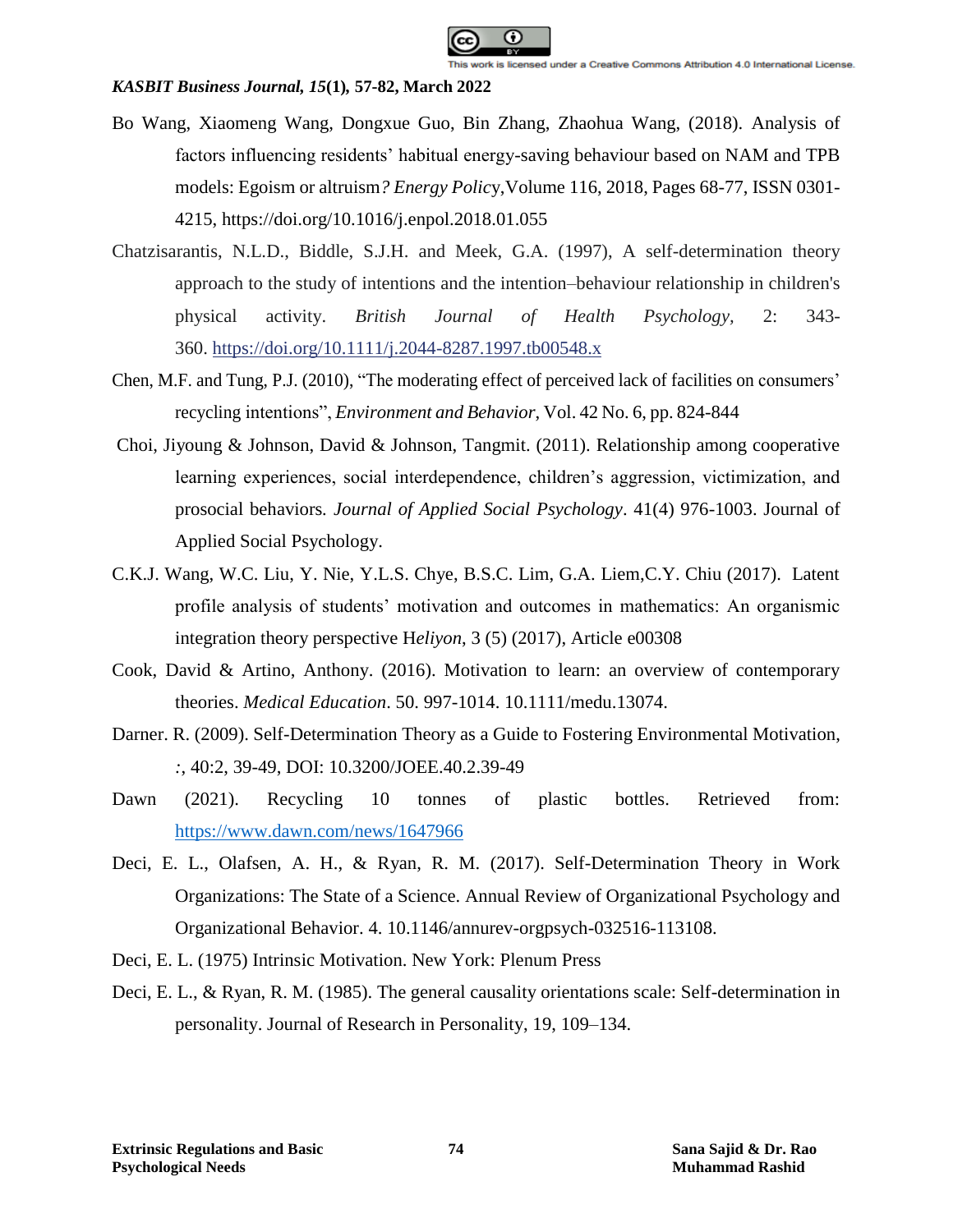

- Deci, E. L., & Ryan, R. M. (2014). Autonomy and need satisfaction in close relationships: Relationships motivation theory. In Human motivation and interpersonal relationships (pp. 53–73*). The Netherlands:* Springer
- Dave.W & Soutar, Geoffrey & Saldaris, Patricia & Mazzarol, Tim. (2013). Self-Determination Theory and Consumer Behavioural Change: Evidence from Household Energy-Saving Behaviour. Journal of Environmental Psychology. 35. 59-66. 10.1016/j.jenvp.2013.04.003.
- De Groot, J. I. M., & Steg, L. (2009). Morality and prosocial behavior: The role of awareness, responsibility, and norms in the norm activation model. *The Journal of Social Psychology*, 149(4), 425–
- De Young, Raymond. (2000). Expanding and evaluating motives for environmentally responsible behavior. *Journal of Social Issues*. 56. 509-526.
- De Young, R., (1996). Some psychological aspects of reduced consumption behavior: the role of intrinsic satisfaction and competence motivation. *Environ. Behav*. 28 (3), 358–409.
- De Young, R. (1986). Encouraging environmentally appropriate behavior: The role of intrinsic motivation. *Journal of Environmental Systems*, 19,281-91
- Eckblad, G. (1981) Scheme Theory: A Conceptual Framework for Cognitive-Motivational Processes. New York: Academic Press.
- Ewing, G. (2001). Altruistic, Egoistic, and Normative Effects on Curbside Recycling. *Environment and Behavior,* 33(6), 733–764. <https://doi.org/10.1177/00139160121973223>
- Fang, W.-T.; Huang, M.-H.; Cheng, B.-Y.; Chiu, R.-J.; Chiang, Y.-T.; Hsu, C.-W.; Ng, E, (2021). Applying a Comprehensive Action Determination Model to Examine the Recycling Behavior of Taipei City Residents. *Sustainability*, 13, 490.
- Gagne, M., Forest, J., Vansteenkiste, M., Crevier-Braud, L., Van den Broeck, A., Aspeli, A. K.,Westbye, C. (2015). The Multidimensional Work Motivation Scale: Validation Evidence In Seven Languages And Nine Countries. *European Journal Of Work And Organizational Psychology,* 24(2), 178–196. [Https://Doi.Org/10.1080/1359432x.2013.877892](https://doi.org/10.1080/1359432x.2013.877892)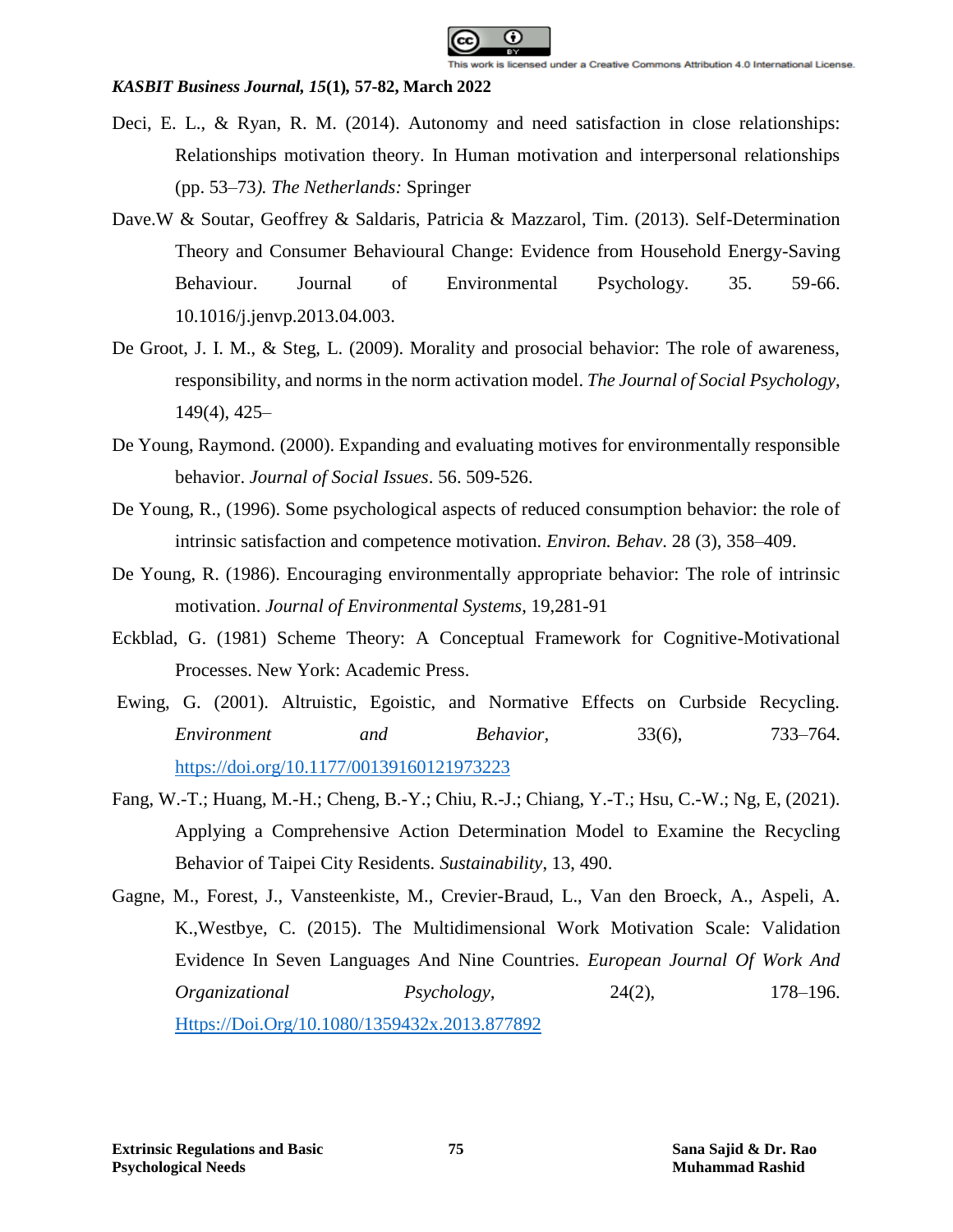

- Grouzet, F.M.E., Vallerand, R.J., Thill, E.E. *et al.* From Environmental Factors to Outcomes: A Test of an Integrated Motivational Sequence. *Motiv Emot* 28**,** 331–346 (2004). <https://doi.org/10.1007/s11031-004-2387-z>
- Gilli, Marianna & Nicolli, Francesco & Farinelli, Paola. (2018). Behavioural attitudes towards waste prevention and recycling. *Ecological Economics*. 154. 294-305. 10.1016/j.ecolecon.2018.08.009.
- Gillet. N, R.J. Vallerand, M.K. Lafreniere (2012). Intrinsic and extrinsic school motivation as a function of age: The mediating role of autonomy support. *Social Psychology of Education*, pp. 77-95
- Global climate Risk Index (2021). Retrieved from : [https://www.germanwatch.org/en/cri.](https://www.germanwatch.org/en/cri)
- Haerens, L., Kirk, D., Cardon, G., De Bourdeaudhuij, I., & Vansteenkiste, M. (2010). Motivational profiles for secondary school physical education and its relationship to the adoption of a physically active lifestyle among university students. *European Physical Education.*
- Hagger, M.S., Chatzisarantis, N.L.D. and Biddle, S.J.H. (2002), The influence of autonomous and controlling motives on physical activity intentions within the Theory of Planned Behaviour. British Journal of Health Psychology, 7: 283-297. https://doi.org/10.1348/135910702760213689
- Hagger, Martin & Chatzisarantis, Nikos. (2008). Self-determination Theory and the psychology of exercise, International Review of Sport and Exercise Psychology, 1:1, 79-103, DOI: 10.1080/17509840701827437
- Hair, J.F., Sarstedt, M., Ringle, C.M. *et al.* An assessment of the use of partial least squares structural equation modeling in marketing research. *J. of the Acad. Mark. Sci.* 40**,** 414– 433 (2012).<https://doi.org/10.1007/s11747-011-02616>
- Halloran, Afton & Clement, Jesper & Kornum, Niels & Bucatariu, Camelia & Magid, Jakob. (2014). Addressing food waste reduction in Denmark. Food Policy. 49. 294–301. 10.1016/j.foodpol.2014.09.005.
- Johnson, C. Y., Bowker, J. M., & Cordell, H. K. (2004). Ethnic Variation in Environmental Belief and Behavior: An Examination of the New Ecological Paradigm in a Social Psychological Context. *Environment and Behavior*, *36*(2), 157–18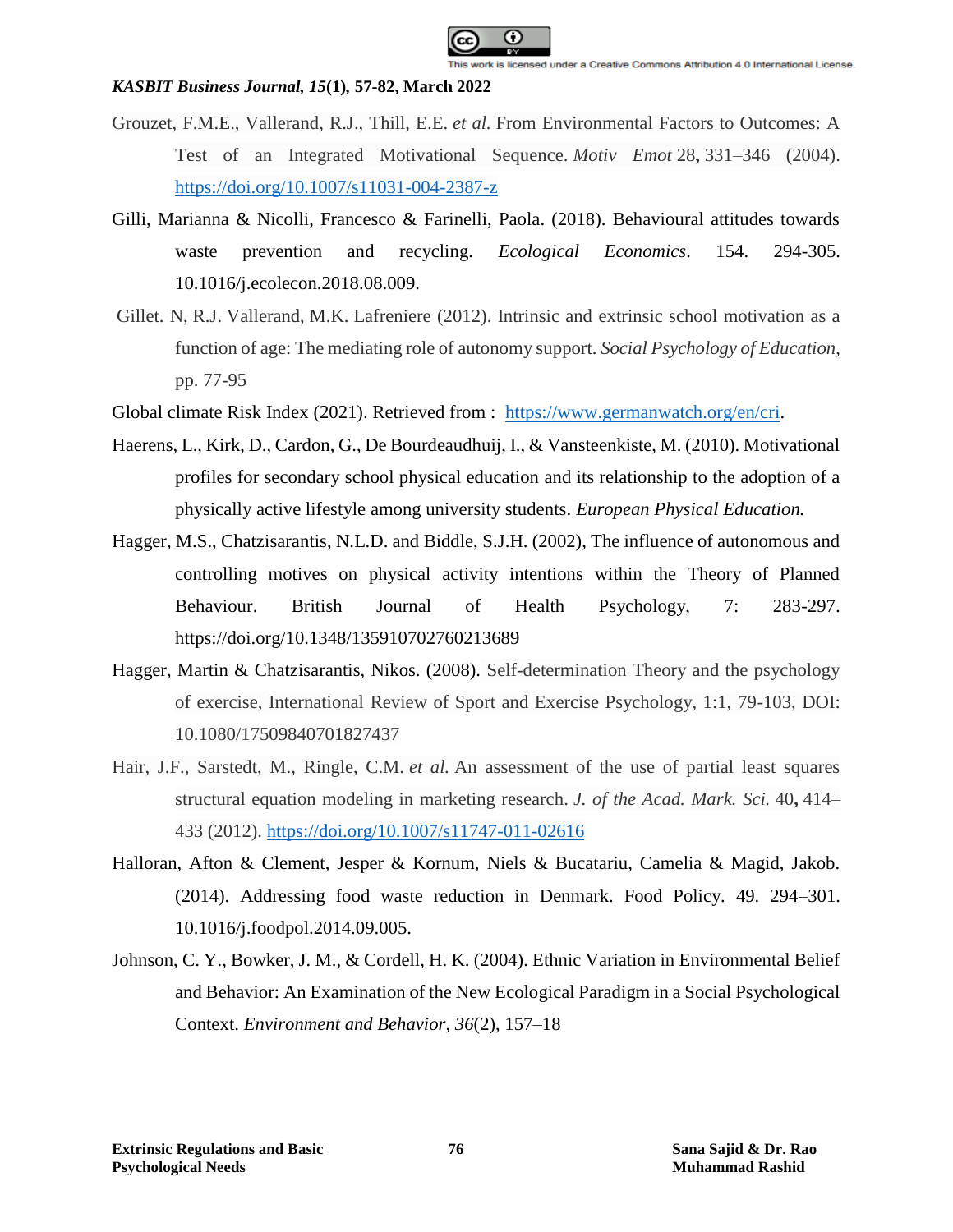

- Kaffashi, S., & Shamsudin, M. N. (2019). Transforming to a low carbon society: An extended theory of planned behavior of Malaysian citizens. *Journal of Cleaner Production,* 235, 1255–1264.<https://doi.org/10.1016/j.jclepro.2019.07.047>
- Khan, F., Ahmed, W., Najmi, A., 2019. Understanding consumers' behavior intentions towards dealing with the plastic waste: Perspective of a developing country. *Resources, Conservation and Recycling*, 142, 49-58. doi: 10.1016/j.resconrec.2018.11.020
- Kinnaman, T.C., (2006). Policy watch: examining the justification for residential recycling. *J. Econ.* Perspect
- Kroger, J., & Marcia, J. E. (2011). The identity statuses: Origins, meanings, and interpretations. In S. J. Schwartz, K. Luyckx, & V. L. Vignoles (Eds.), Handbook of identity theory and research (pp. 31–54). New York, NY: Springer.
- Loo, Wee Hong; Yeow, Paul H.P.; and Eze, Uchenna Cyril, (2013). Responsible Consumption Behaviour: A Framework for Acquisition, Use & Disposal of Computers. *PACIS 2013 Proceedings*. 278. http://aisel.aisnet.org/pacis2013/278.
- Low, Bobbi S.; Heinen, Joel T.; (1993). "Population, resources, and environment: Implications of human behavioral ecology for conservation." *Population and Environment* 15(1): 7-41. <http://hdl.handle.net/2027.42/43481>
- Luyben, P. & Cummings, S. (1981-1982). Motivating beverage container recycling on a college campus. *Journal of Environmental Systems*, 11, 3, 235-245.
- Majeed, A.; Batool, S.A.; Chaudhry, M.N. 2018) Environmental Quantification of the Existing Waste Management System in a Developing World Municipality Using EaseTech: The Case of Bahawalpur, Pakistan. *Sustainability*, *10*, 2424. <https://doi.org/10.3390/su10072424>
- Mikalef P., Michail N. Giannakos & Ilias O. Pappas (2017) Designing social commerce platforms based on consumers' intentions, Behaviour & Information Technology, 36:12, 1308- 1327, DOI: 10.1080/0144929X.2017.1386713
- Moller A.C., E.L. Deci E.l., R.M. Ryan R.M. (2006). **Choice and ego-depletion: The moderating role of autonomy**. *Personality and Social Psychology Bulletin*, 32 (8), pp. 1024-1036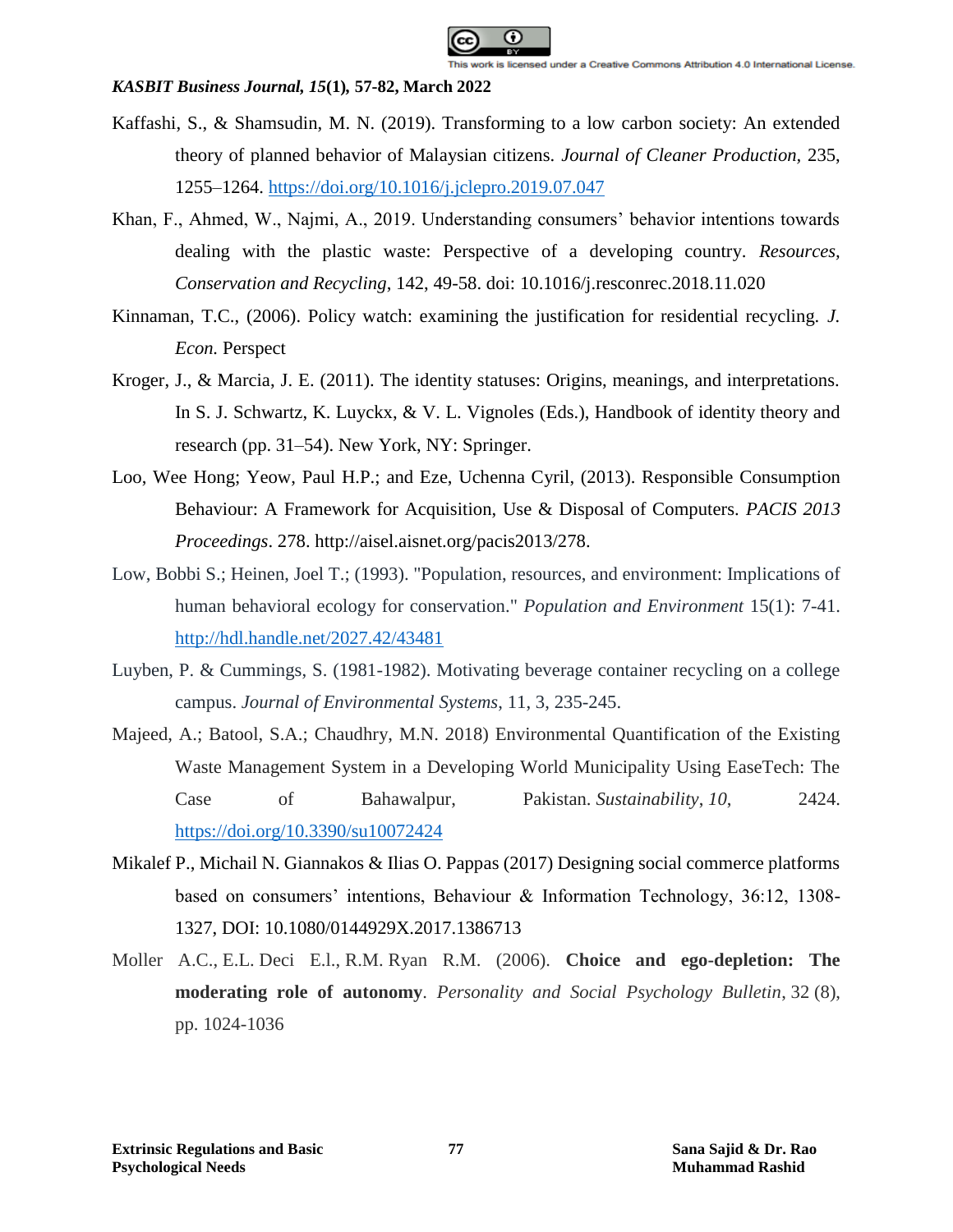

- M. S. Aini , A. Fakhru'l-Razi , S. M. Lad & A. H. Hashim (2002). Practices, attitudes and motives for domestic waste recycling. *International Journal of Sustainable Development & World Ecology*, 9:3, 232-238,16. 26-28. 10.1080/17509840701827437.
- Mujeeb, Syed & Adil, Malik & Altaf, Arshad & Hutin, Yvan & Luby, Stephen. (2003). Recycling of Injection Equipment in Pakistan. Infection control and hospital epidemiology: t*he official journal of the Society of Hospital Epidemiologists of America.* 24. 145-6. 10.1086/502175.
- Needleman, L.D. and Geller, E.S. (1992). Comparing interventions to motivate work-site collection of home-generated recyclables. *Amencan Journal of Community Psychology*, 20, 775-85
- Osbaldiston Richard, Kennon M. Sheldon. (2003). Promoting internalized motivation for environmentally responsible behavior: A prospective study of environmental goals. *Journal of Environmental Psychology* 23 (2003) 349–357
- Ofstad, Sunita P., Monika Tobolova, Alim Nayum, and Christian A. Klöckner (2017). "Understanding the Mechanisms behind Changing People's Recycling Behavior at Work by Applying a Comprehensive Action Determination Model" *Sustainability* 9, no. 2: 204. https://doi.org/10.3390/su9020204
- Oskamp, S., Harrington, M. J., Edwards, T. C., Sherwood, D. L., Okuda, S. M., & Swanson, D. C. (1991). Factors Influencing Household Recycling Behavior*. Environment and Behavior,* 23(4), 494–519.<https://doi.org/10.1177/0013916591234005>
- Pakistan Environmental Protection Agency, Government of Pakistan (2019). Retrieved from : https://environment.gov.pk/
- Pardini, A. U., & Katzev, R. D. (1983-1984). The effect of strength of commitment on newspaper recycling*. Journal of Environmental Systems*, 13, 245-254.
- Quested, T.E., Marsh, E., Stunell, D., Parry, A.D., (2013). Spaghetti soup: the complex world of food waste behaviours. Resour. *Conserv. Recycl*. 79, 43–51
- Reid, D. H., Luyben, P. D., Rawers, R. J., & Bailey, J. S. (1976). Newspaper Recycling Behavior: The Effects of Prompting and Proximity of Containers. *Environment and Behavior*, 8(3), 471–482.<https://doi.org/10.1177/136327527600800307>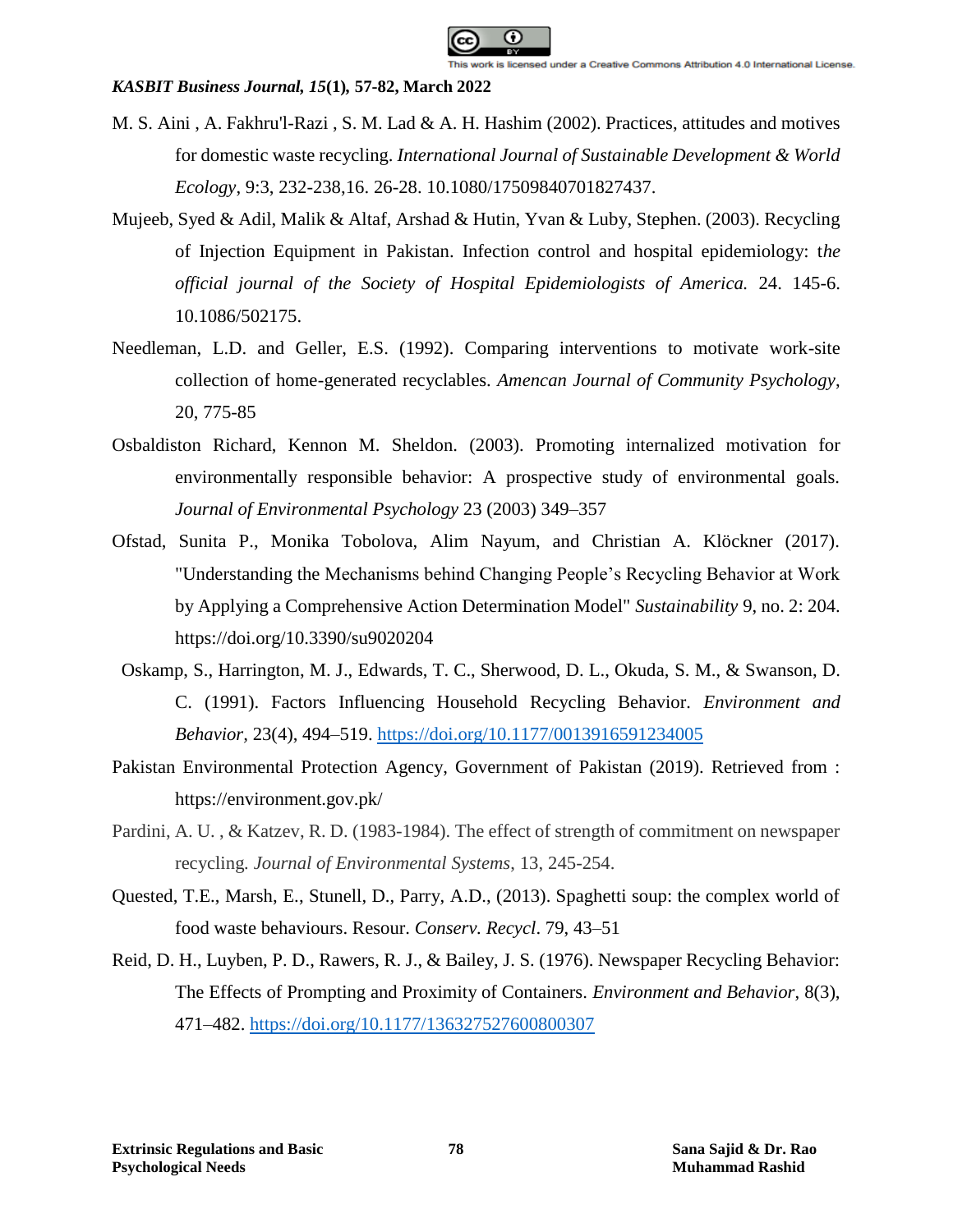

- Reis, H. T., Sheldon, K. M., Gable, S. L., Roscoe, J., & Ryan, R. M. (2000). Daily Well-Being: The Role of Autonomy, Competence, and Relatedness. *Personality and Social Psychology* Bulletin, 26(4), 419–435.<https://doi.org/10.1177/0146167200266002>
- Ratelle, C. F., Guay, F., Vallerand, R. J., Larose, S., & Senecal, C. (2007). Students' intrinsic and extrinsic motivational profiles. *Journal of Educational Psychology*, 99, 734–746.
- Richard M. Ryan, Edward L. Deci, (2019). The Oxford handbook of human motivation (2nd ed.), Oxford University Press, New York, NY, pp. 89-110.
- Richard M. Ryan, Edward L. Deci, (2020). Intrinsic and extrinsic motivation from a selfdetermination theory perspective: Definitions, theory, practices, and future directions, *Contemporary Educational Psychology*, Volume 61,101860, ISSN 0361-476X.
- Rigby C.S., R.M. Ryan R.M. (2011). **Glued to Games: The attractions, promise and perils of video games and virtual worlds** Praeger, New York, NY
- Ryan, R. M., & Connell, J. P. (1989). Perceived locus of causality and internalization: Examining reasons for acting in two domains. *Journal of Personality and Social Psychology, 57*(5), 749–761. [https://doi.org/10.1037/0022-3514.57.5.749](https://psycnet.apa.org/doi/10.1037/0022-3514.57.5.749)
- Ryan, R. M., & Deci, E. L. (2000). Self-determination theory and the facilitation of intrinsic motivation, social development, and well-being. *American Psychologist*, 55, 68 –78.
- Ryan, R. M E.L. Deci E.L. (2000). Intrinsic and extrinsic motivations: Classic definitions and new directions
- *Contemporary Educational Psychology*, 25 (2000), pp. 54-67
- Ryan R.M., Deci E.L. (2017). Self-determination theory: Basic psychological needs in motivation, development, and wellness Guilford Publishing, New York, NY
- Ryan R.M, Deci E.L (2019). Brick by brick: The origins, development, and future of selfdetermination theory A.J. Elliot (Ed.), *Advances in motivation science*, 6, Elsevier Inc., Cambridge, MA, pp. 111-156, 10.1016/bs.adms.2019.01.001
- Ryan R.M, W.S. Ryan, S.I. Di Domenico, E.L. Deci (2019). The nature and the conditions of human autonomy and flourishing: Self-determination theory and basic psychological needs. *Psychology, Social Psychology.* DOI: 10.1093/oxfordhb/9780190666453.013.ds.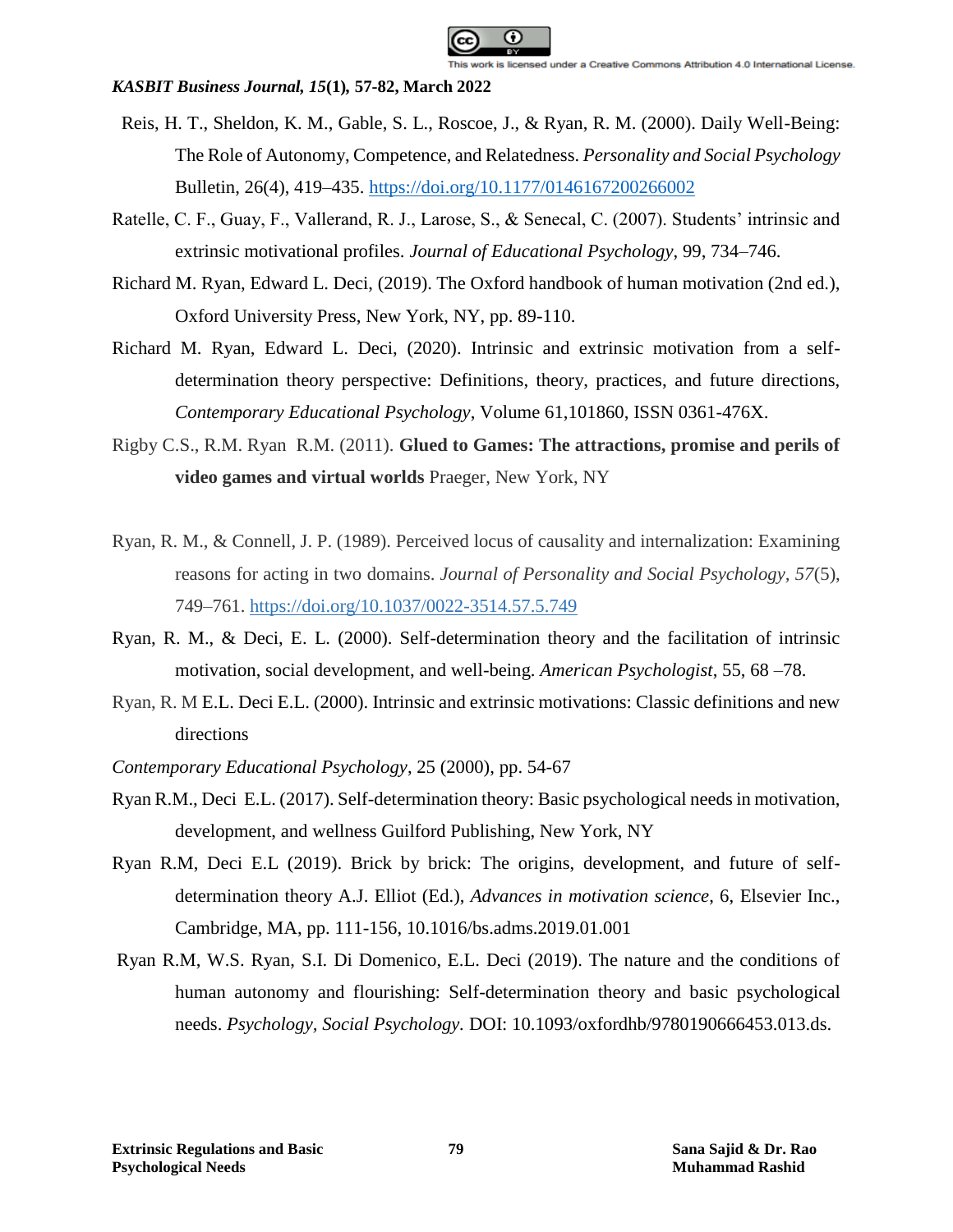

- Sheldon, Kennon M.,Houser-Marko, Linda (2001). Self-concordance, goal attainment, and the pursuit of happiness: Can there be an upward spiral?. *Journal of Personality and Social Psychology*, Vol 80(1), Jan 2001, 152-165
- Sheldon, K. M., & Elliot, A. J. (1999). Goal striving, need satisfaction, and longitudinal wellbeing: The self-concordance model. *Journal of Personality and Social Psychology, 76*(3), 482–497. [https://doi.org/10.1037/0022-3514.76.3.482](https://psycnet.apa.org/doi/10.1037/0022-3514.76.3.482)
- Sheldon, K. M., & Kasser, T. (2001). Getting older, getting better? Personal strivings and psychological maturity across the life span. *Developmental Psychology, 37*(4), 491– 501. [https://doi.org/10.1037/0012-1649.37.4.491](https://psycnet.apa.org/doi/10.1037/0012-1649.37.4.491)
- Sheldon, K.M. and Krieger, L.S. (2004), Does legal education have undermining effects on law students? Evaluating changes in motivation, values, and well-being. *Behav. Sci.* Law, 22: 261-286. https://doi.org/10.1002/bsl.582
	- Shrum, L.J., Lowrey, T.M. and McCarty, J.A. (1994). Recycling as a marketing problem: A framework for strategy development. *Psychology & Marketing,* 11: 393-416. https://doi.org/10.1002/mar.4220110407
- Stancu V, Haugaard P, Lähteenmäki L.(2016). Determinants of consumer food waste behaviour: Two routes to food waste. Appetite.;96:7-17. doi: 10.1016/j.appet.2015.08.025. Epub 2015 Aug 20. PMID: 26299713.
- Stern, P. C., Dietz, T., & Kalof, L. (1993). Value Orientations, Gender, and Environmental Concern. *Environment and Behavior*, 25(5), 322–348.: <https://doi.org/10.1177/0013916593255002>
- Solomon, M., Bamossy, G. J., Askegaard, S., & Hogg, M. K. (2006). Consumer Behaviour: *A European Perspective* (3rd Edition). Prentice Hall.
- Standage M., Joan Duda & Nikos Ntoumanis (2003) Predicting motivational regulations in physical education: the interplay between dispositional goal orientations, motivational climate and perceived competence, *Journal of Sports Sciences,* 21:8, 631- 647, DOI: [10.1080/0264041031000101962](https://doi.org/10.1080/0264041031000101962)
- Sia, A. P., Hungerford, H. R., & Tomera, A. N. (1986). Selected predictors of responsible environmental behavior: An analysis. *The Journal of Environmental Education*, 17(2), 31–40.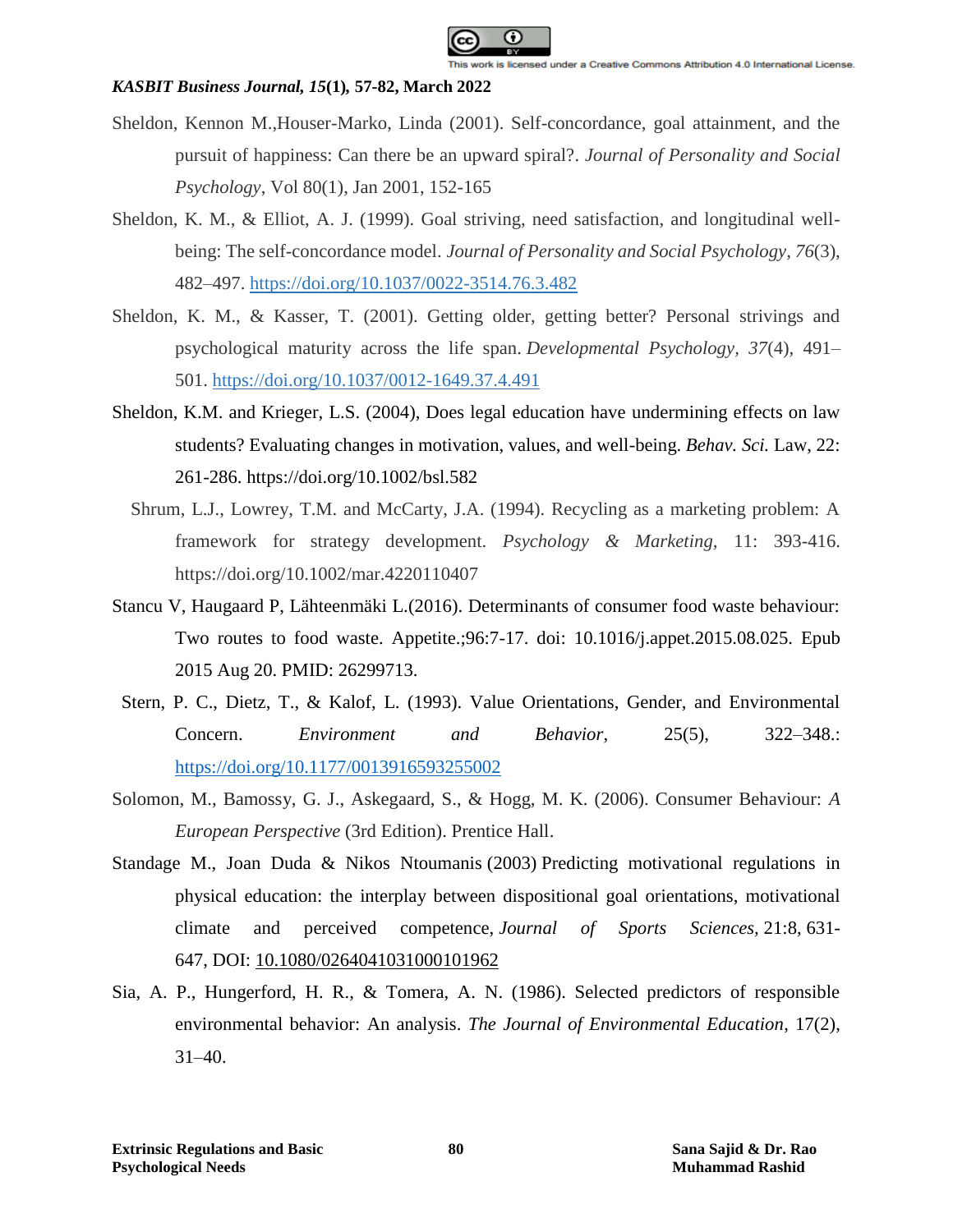

- Tremblay, M. A., Blanchard, C. M., Taylor, S., Pelletier, L. G., and Villeneuve, M. (2009). Work Extrinsic and Intrinsic Motivation Scale: its value for organizational psychology research. *Can. J. Behav. Sci.* 41, 213–226. doi: 10.1037/a0015167
- United Nations (2022). Retrieved from https://www.un.org/en/global-issues.
- United Nations (2021). United nations climate change, COP-26. Retrieved from Glasgow Climate Change Conference – October-November 2021 | UNFCCC
- United nations climate change (2021). Glasgow climate change conference October-November 2021 Cop 26. Retrieved from : https://unfccc.int/conference/glasgow-climate-changeconference-october-november-2021
- Valle, P. O. D., Rebelo, E., Reis, E., & Menezes, J. (2005). Combining Behavioral Theories to Predict Recycling Involvement. *Environment and Behavior*, *37*(3), 364–396.
- Vallerand, R. J. (1997). Toward a hierarchical model of intrinsic and extrinsic motivation. In M. P. Zanna (Ed*.), Advances in experimental social psychology* (pp. 271–360). San Diego, CA: Academic.
- Vallerand, R.J. and Blssonnette, R. (1992), Intrinsic, Extrinsic, and Amotivational Styles as Predictors of Behavior: A Prospective Study. *Journal of Personality*, 60: 599- 620. https://doi.org/10.1111/j.1467-6494.1992.tb00922.x
- Van den Broeck, A., Howard, J. L., Van Vaerenbergh, Y., Leroy, H., & Gagné, M. (2021). Beyond intrinsic and extrinsic motivation: A meta-analysis on self-determination theory's multidimensional conceptualization of work motivation. Organizational Psychology Review, 11(3), 240–273. https://doi.org/10.1177/20413866211006173
- Vansteenkiste, M., Simons, J., Soenens, B., & Lens, W. (2004). How to become a persevering exerciser? The importance of providing a clear, future intrinsic goal in an autonomysupportive manner. *Journal of Sport and Exercise Psychology*, 26, 232–249.
- Vansteenkiste, M., Simons, J., Lens, W., Sheldon, K. M., & Deci, E. L. (2004). Motivating learning, performance, and persistence: The synergistic role of intrinsic goals and autonomy-support. *Journal of Personality and Social Psychology*, 87, 246–260.
- Vansteenkiste, M., Ryan, R. M., & Deci, E. L. (2008). Self-determination theory and the explanatory role of psychological needs in human well-being. In L. Bruni, F. Comim, & M. Pugno (Eds.), *Capabilities and happiness (*pp. 187–223). Oxford, UK: Oxford University Press.